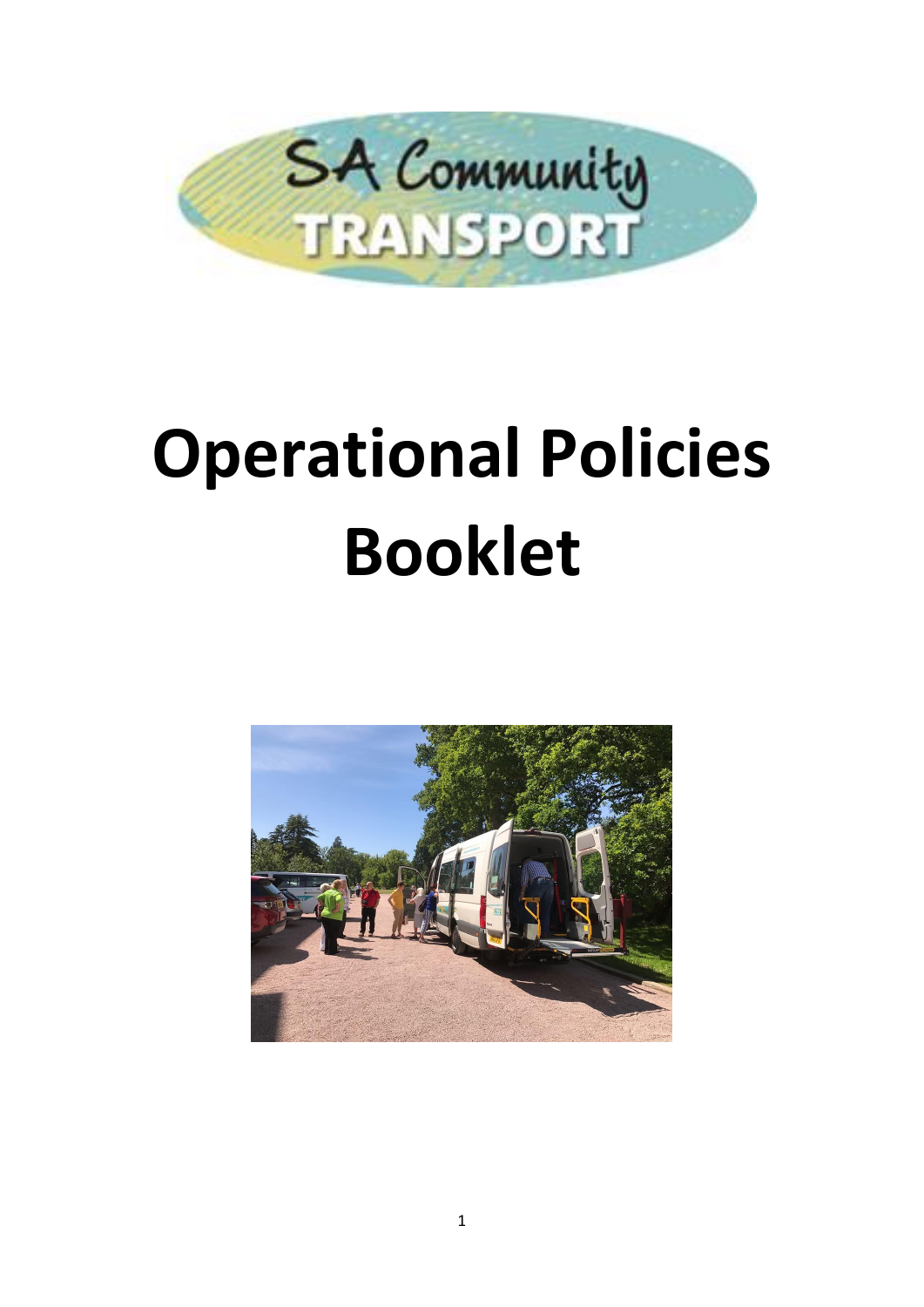# **CONTENTS PAGE**

|                                               | Page |
|-----------------------------------------------|------|
| <b>Code of Conduct</b>                        | 3    |
| <b>Capability Policy</b>                      | 9    |
| <b>Grievance Policy</b>                       | 13   |
| <b>Disciplinary Policy</b>                    | 15   |
| <b>Bullying and Harassment Policy</b>         | 19   |
| <b>Protection for Whistleblowers Policy</b>   | 21   |
| <b>Health and Safety Policy</b>               | 23   |
| <b>Workplace Drugs and Alcohol Policy</b>     | 25   |
| <b>Child Protection and Procedures Policy</b> | 29   |
| <b>Vulnerable Adults Protection Policy</b>    | 32   |
| <b>Social Networking Policy</b>               | 33   |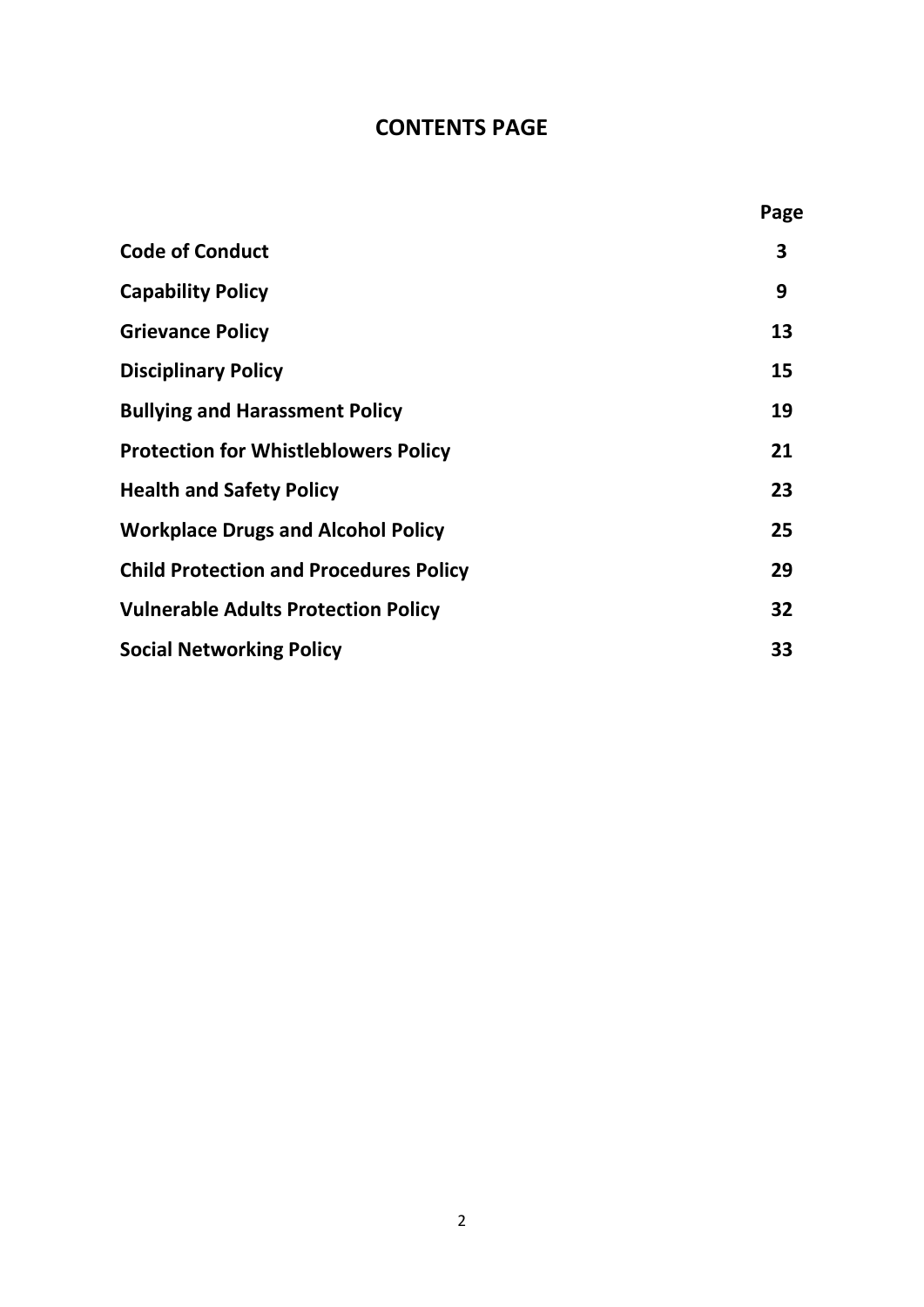# **South Ayrshire Community Transport Policies and Procedures**

# **CODE OF CONDUCT**

- 1. Play your part in helping to develop an ethos where all people matter and are treated equally, and with respect and dignity
- 2. Always put the care, welfare and safety needs of the client first
- 3. Respect a client's culture (for example their faith and religious beliefs)
- 4. Respect the client's right to privacy and personal space
- 5. Retain strict professional boundaries at all times
- 6. Be aware of the vulnerability of some clients to being isolated (for example, those with disabilities and/or learning difficulties; those suffering from dementia or other cognitive impairment; those from black or other ethnic minorities)
- 7. Ensure that when you are assisting vulnerable clients you are within sight or hearing of other responsible adults
- 8. Report immediately any suspicion that a client could be at risk of harm or abuse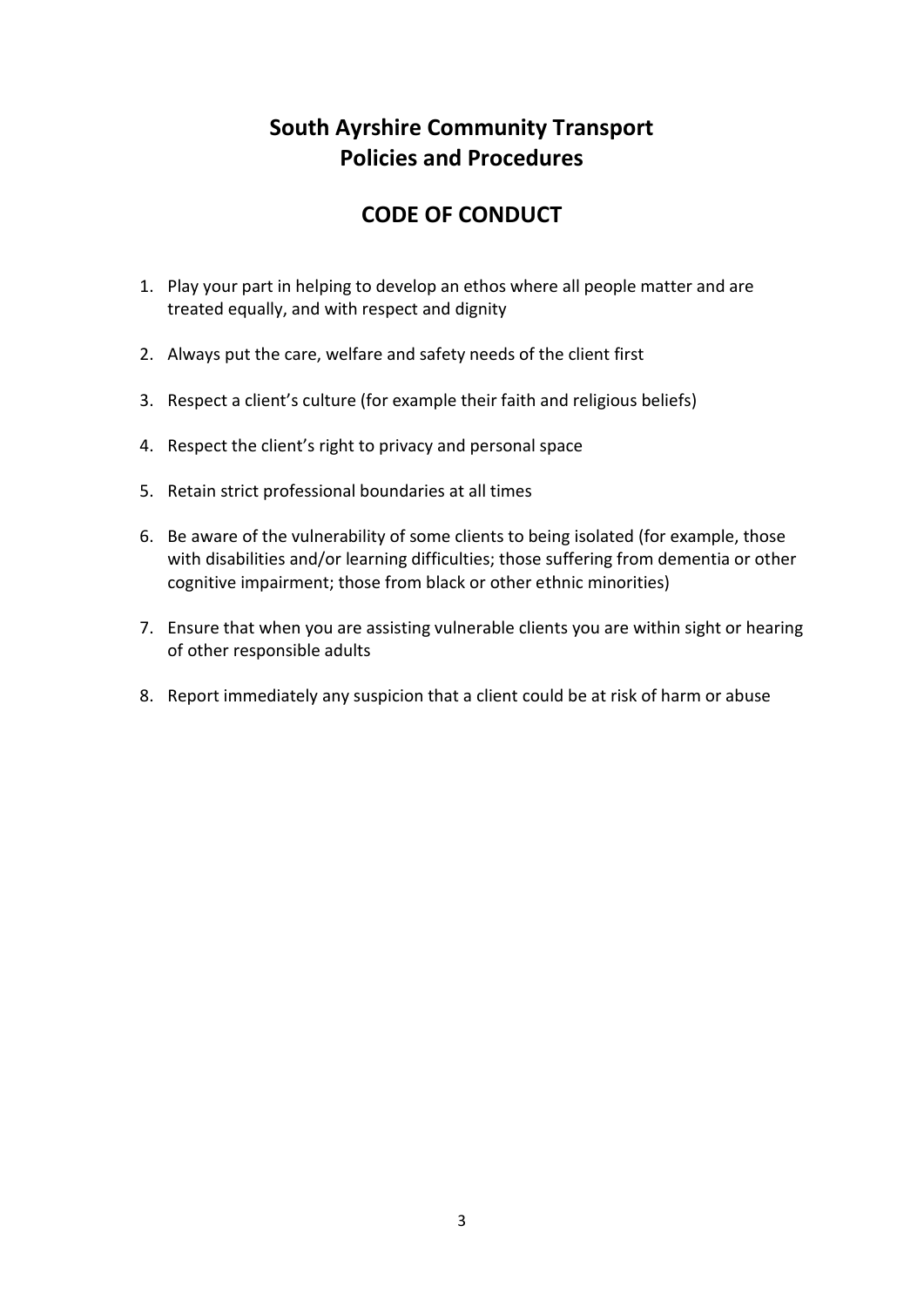# **EQUAL OPPORTUNITIES POLICY**

# **Purpose and scope**

The purpose of this Equal Opportunities Policy is to communicate our commitment to equality of opportunity in employment, with the aims of ensuring that all employees and job applicants are treated fairly and equally, and supporting the Company's objective of providing a working environment that is free from all forms of discrimination.

The policy applies to all staff within the Company, including employees and other workers, such as agency workers, temporary workers and contractors. All staff are expected to put this policy into practice.

A copy of this policy will be distributed to all employees and can also be found in the employee handbook and will be made available to other workers on their engagement. Job seekers and applicants can access the policy via the Company's website and will be sent a copy of the policy on request. In addition, all staff will receive specific briefing on this policy which will also form part of the induction process for any new employees.

Any questions about the policy should be directed to the Community Transport Manager.

This policy does not form part of employees' contracts of employment and the Company may amend it at any time. The policy is regularly reviewed, at least annually**,** and may be amended at any time.

# **Policy statement**

The Company is fully committed to providing equality in the workplace and all opportunities for, and during employment, will be afforded to individuals fairly and irrespective of age, disability, gender, gender reassignment, marital or civil partnership status, pregnancy or maternity, race including colour, ethnic or national origins and nationality, religion or belief or sexual orientation ("the protected characteristics"). We aim to create a working environment that is free from discrimination and harassment in any form, in which all staff, customers, suppliers and contractors are treated with dignity and respect.

The Company will not unlawfully discriminate in the arrangements we make for recruitment and selection or in the opportunities afforded for employment, training or any other benefit. All decisions will be made fairly and objectively. We aim, as far as reasonably practicable, to ensure that all our working practices are applied fairly and consistently and, where necessary, we will take reasonable steps to avoid or overcome any particular disadvantage these may cause and to promote equality.

The Company respects an individual's right to choose whether or not to belong to a trade union and membership status will have no bearing on an applicant's suitability for employment or result in any detrimental treatment when working for the Company.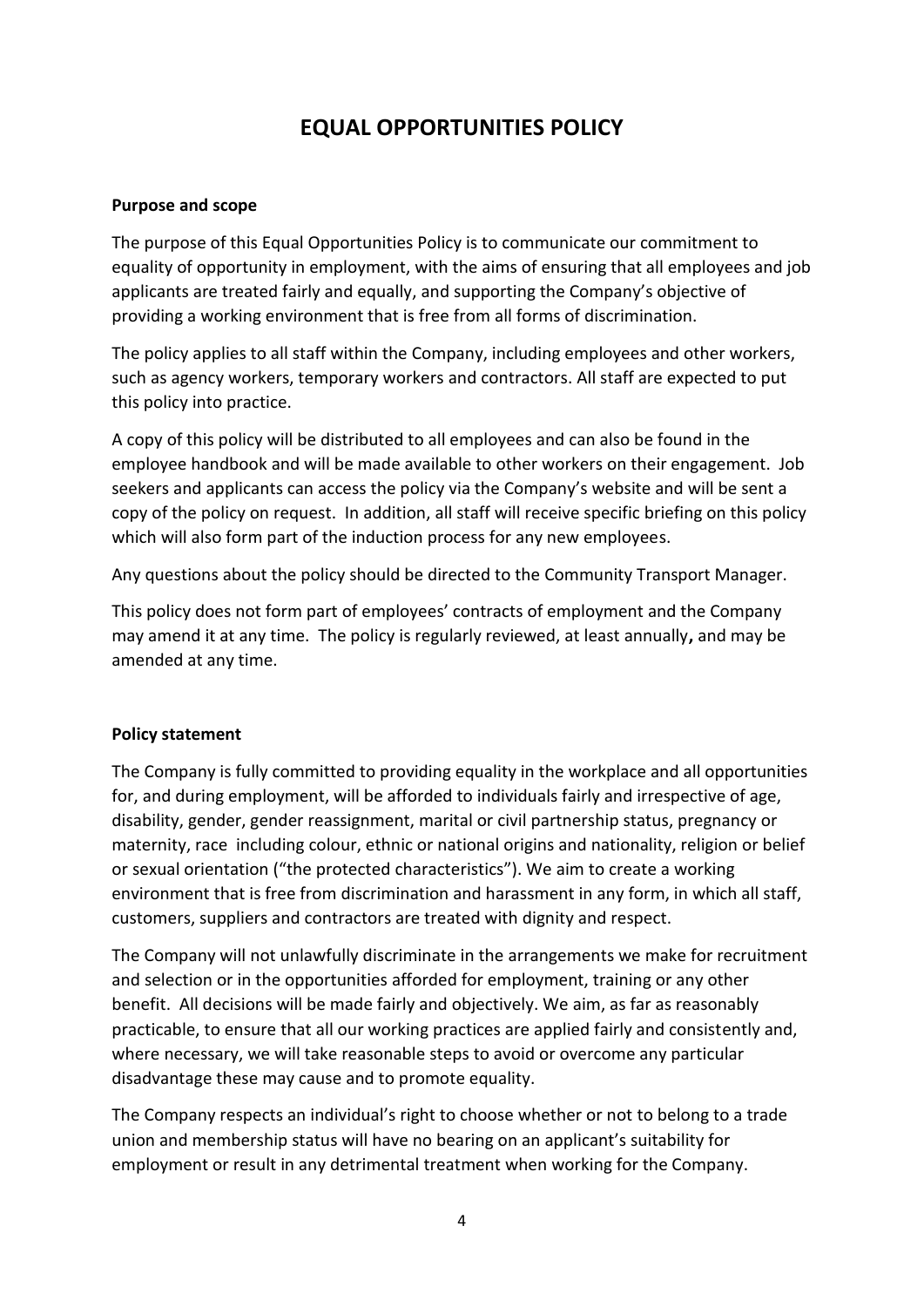# **Specific Responsibilities**

The Company has overall responsibility for the effective operation of this policy and for ensuring compliance with the Equality Act 2010 and associated legislation and for observing relevant Codes of Practice.

The management team and board are responsible for monitoring and reviewing the policy and for ensuring that all employment-related policies, procedures and practices adhere to this policy.

All staff have a responsibility not to discriminate or harass other staff, clients/customers and suppliers and to report any such behaviour of which they become aware to their Manager/Supervisor.

Managers/supervisors are responsible for implementing the Equal Opportunities Policy and must apply the policy as part of their day-to-day management of the Company. All Managers/supervisors will receive specific training in this policy.

# **Forms of discrimination**

The following are forms of discrimination that this policy aims to avoid:

*Direct Discrimination* occurs when a person is treated less favourably because of a protected characteristic that they either have or are thought to have. Direct discrimination can also occur by way of association, which is when a person is treated less favourably because, for example, their spouse or partner or other relative has the protected characteristic.

*Indirect Discrimination* occurs when a provision, criterion or practice is applied equally to everyone, but has a disproportionately adverse effect on people who share a particular protected characteristic. A person with the protected characteristic who is disadvantaged in that way has the right to complain.

To be justified the provision, criterion, or practice must be necessary for legitimate business reasons in circumstances where less discriminatory alternatives are not reasonably available.

*Victimisation* occurs where someone is treated unfavourably because he/she has raised a complaint under this policy or taken legal action, in relation to any alleged act of unlawful discrimination, against the Company or because he/she has supported someone else in doing this.

*Harassment* is unwanted conduct that violates an individual's dignity or creates an intimidating, hostile, degrading, humiliating or offensive environment. Harassment can take many different forms and may involve inappropriate actions, behaviour, comments, emails or physical contact that causes offence or are objectionable.

Harassment may involve a single incident or persistent behaviour that extends over a period of time and can occur even if someone did not mean to cause offence. It also means that a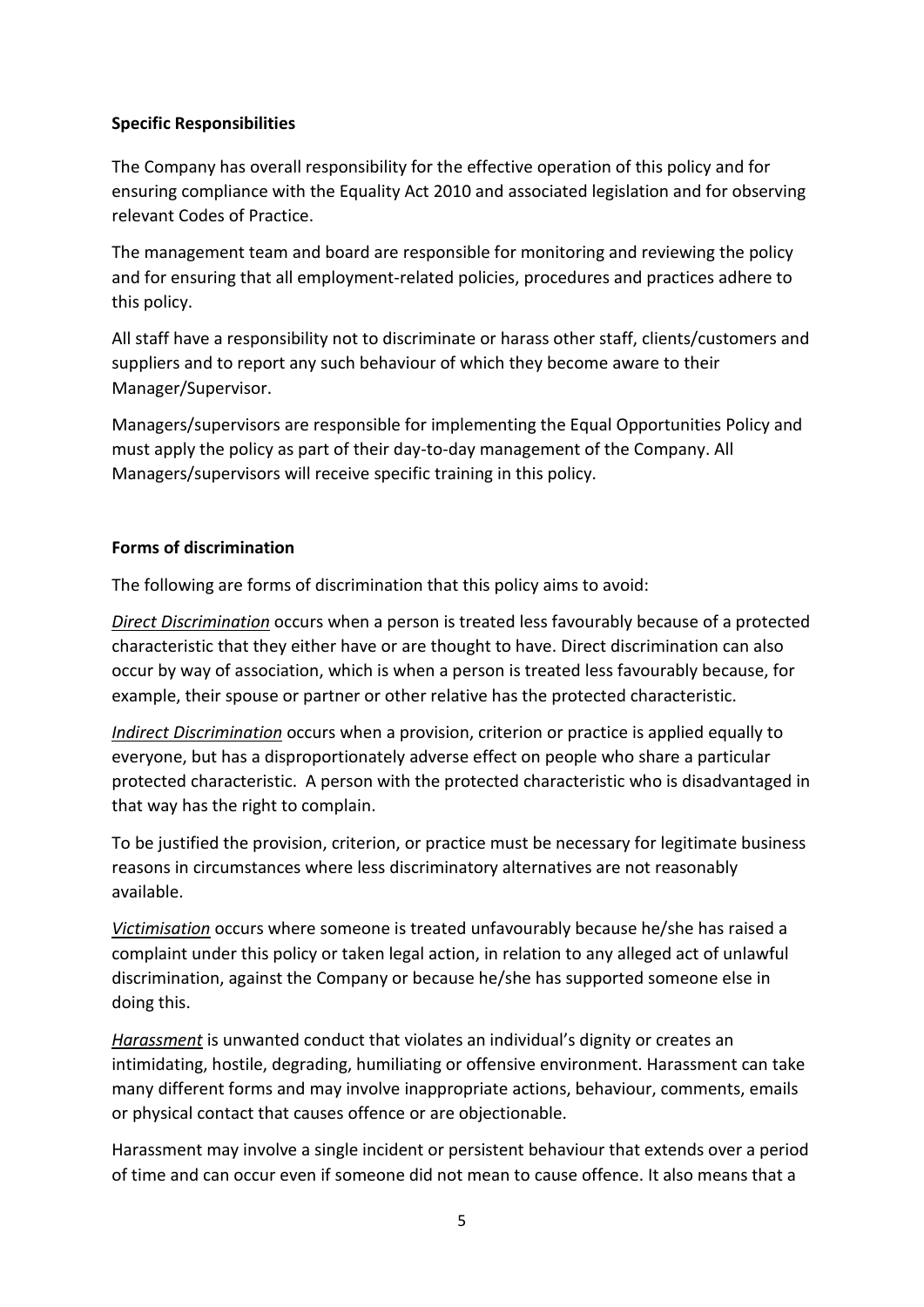person can be subjected to harassment by behaviour that is not aimed at them directly but which they nonetheless find unpleasant.

Harassment is always unacceptable and where it relates to a protected characteristic it will amount to an unlawful act of discrimination.

*Discrimination arising from Disability* - In addition to the above, it is unlawful to treat a person unfavourably because of something that is the result, effect or outcome of their disability, unless the treatment is necessary and can be objectively justified. Furthermore, employers have a duty to make reasonable adjustments to ensure that disabled applicants, employees or other workers are not substantially disadvantaged.

# **Creating equal opportunities in the workplace**

There are a number of ways in which the Company aims to ensure equal opportunities in the workplace, including:

# • **Recruitment and selection**

- o Recruitment and selection procedures will be free from bias or discrimination. Recruitment procedures will be conducted objectively and will be based upon specific and reasonable job-related criteria. Decisions regarding an individual's suitability for a particular role will be based on aptitude and ability.
- $\circ$  We will consider making appropriate reasonable adjustments to the recruitment process to ensure that disabled applicants are not substantially disadvantaged.
- $\circ$  The Company will consider taking appropriate positive action to enable or encourage applications from persons with a protected characteristic that is under represented in the organisation

# • **Career development and training**

- $\circ$  All staff will be given an appropriate induction to enable them to fulfil the responsibilities of their role.
- $\circ$  All employees will be encouraged to develop their full potential and we will not unreasonably deny an employee access to training or other career development opportunities. These will be determined objectively, taking into account the needs of the business and available resources.
- $\circ$  Selection for promotion will be based on objective criteria and decisions will be made on the basis of merit.

# • **Terms and conditions**

- o Our terms and conditions of service will be applied fairly, and benefits and facilities will be made available to all staff who should have access to them, as appropriate.
- $\circ$  Terms and conditions of employment for part-time employees will be provided on a pro-rata basis to full-time employees. Similarly, the terms and conditions for fixed term employees will be comparable with those given to permanent employees, except when different treatment can be objectively justified.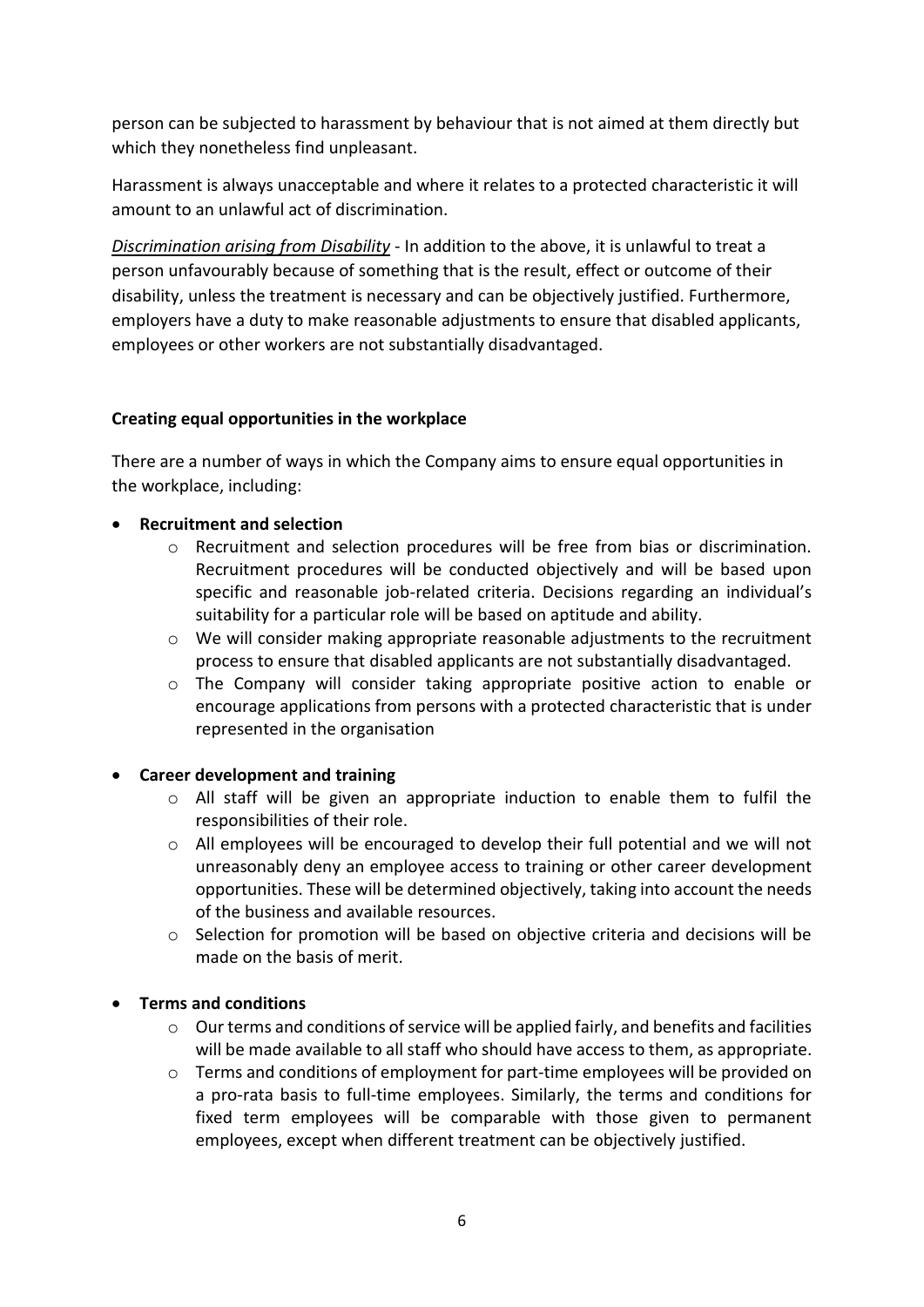# • **Employment policies and practices**

- o The Company aims to ensure that employment policies and practices, including any rules or requirements, do not directly or indirectly discriminate and are applied in a non-discriminatory manner. In particular, we will ensure that all disciplinary decisions are fair and consistent and that selection for redundancy is based on objective criteria.
- $\circ$  The Company will consider making appropriate reasonable adjustments to the working environment or any work arrangements that would alleviate any substantial disadvantage these cause disabled staff.
- o We will aim as far as reasonably practicable to accommodate the requirements of different religions and cultures and will consider requests from employees to vary or change their working hours to enable them to care for a dependant.

#### • **Working environment**

- o All individuals have a right to be treated with dignity and respect and the Company takes reasonable steps to protect staff from discrimination, bullying or harassment and, in the event of a complaint, we will take appropriate action to prevent, as far as possible, a further occurrence.
- $\circ$  All staff are encouraged to report any incidents of inappropriate or unacceptable behaviour at work or that occurs during the course of employment, on or off premises, including at work social events (whether organised by the Company or not) or at formal or informal events involving staff, customers or other workrelated contacts.
- o The Company has a separate Harassment Policy and procedure for dealing with complaints of harassment.

#### **Equal Opportunities Monitoring**

The Company will monitor the effectiveness of this policy to ensure it is achieving its objectives.

As part of this process we monitor:

- the composition of job applicants and decisions in recruitment
- the composition of our workforce
- access to training, promotion and other opportunities and benefits
- the impact of our employment policies, including use of the disciplinary and grievance procedure
- dismissals and other terminations

Information collected for monitoring purposes will be treated as confidential and will not be used for any other purpose.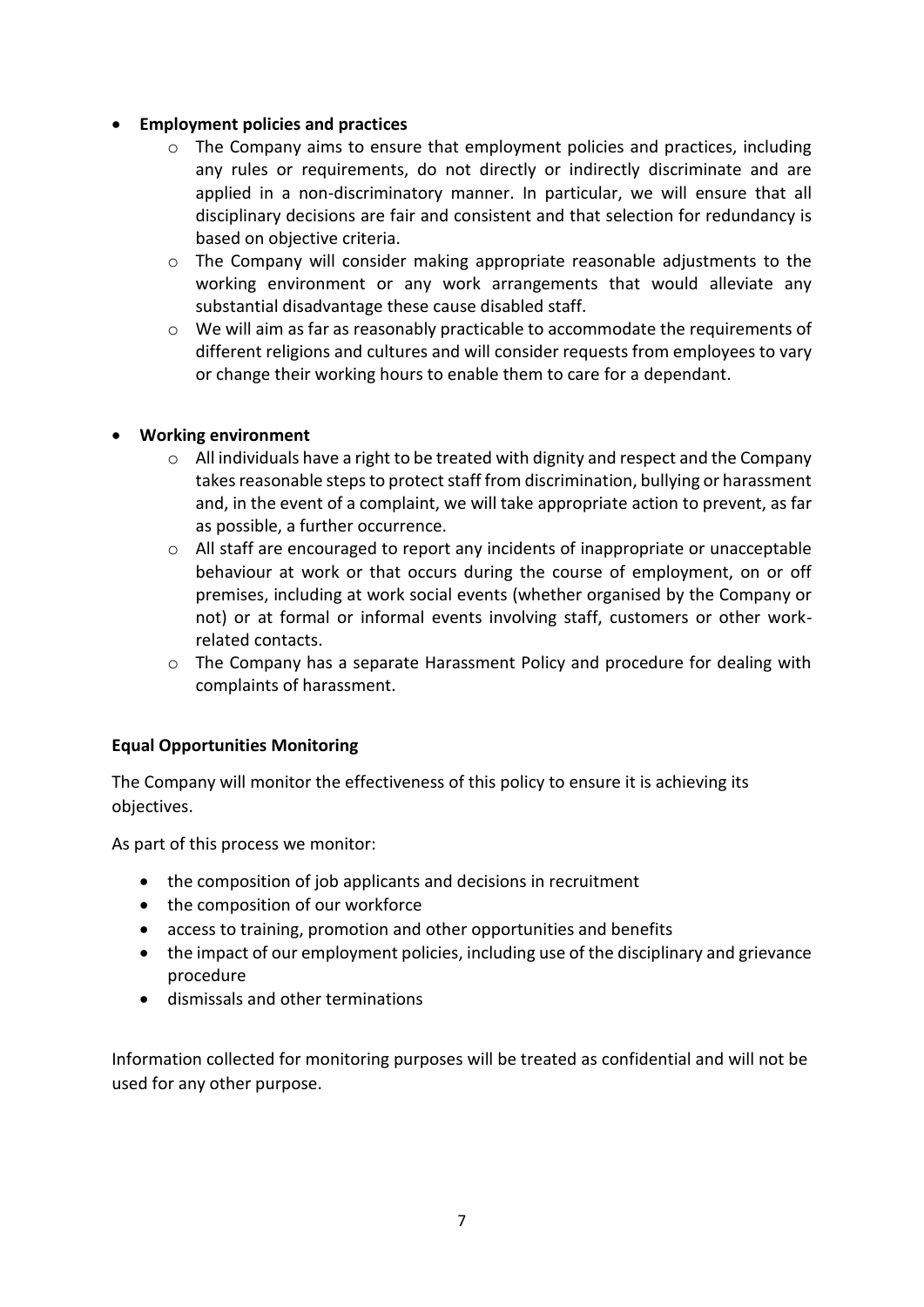#### **Raising a complaint of discrimination**

If you believe you have been discriminated against, you should raise the matter in accordance with the Company's Grievance Procedure. A copy of the Grievance Procedure can be found in the handbook and on the website. If you believe that you may have been subject to harassment you are encouraged to raise the matter under the Company's Harassment Policy.

Any employee who is found to have committed an act of discrimination, or breached this policy in any other way, will be subject to action under the Disciplinary Procedure, up to and including dismissal. Non–employees will be subject to appropriate formal action that may, depending on the circumstances, involve terminating any contract or agreement.

The Company will also take seriously any malicious or, in its opinion, unwarranted allegations of discrimination and will take appropriate action, disciplinary or otherwise, where necessary.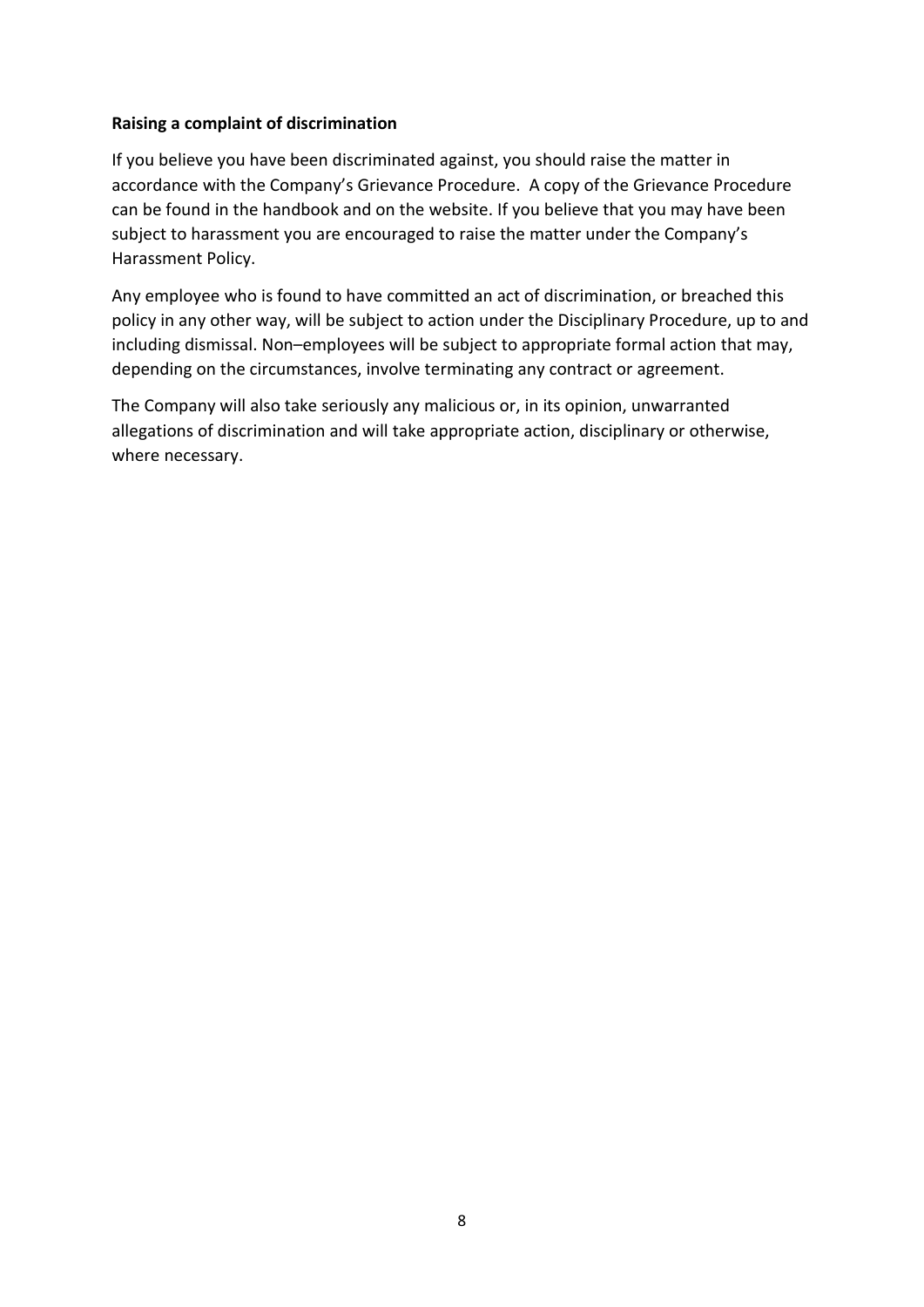# **CAPABILITY POLICY**

# **Purpose and Scope**

- The overall aim of the capability policy is to assist employees who have difficulty achieving the required standards of job performance. The key objective is to encourage and support improvement rather than to punish failure.
- The purpose of the capability procedure is to provide a fair and consistent process to enable the employee to achieve an acceptable standard of performance. The process involves progressive levels of review and target setting to establish the required standard of performance and to identify any training and support which can be given.
- Continued failure to achieve the required standards of work performance will lead to the termination of employment although the Company will try to avoid this happening and may consider any suitable alternative positions that may be available.
- In cases where the actual or potential consequences of substandard performance are very serious the Company may choose to invoke its disciplinary procedure. Summary dismissal action may be taken in the event of gross negligence.
- This procedure applies to all employees. This procedure does not form part of your terms and conditions of employment.

# **Informal Counselling**

- If your performance is causing concern, your manager will normally have an informal counselling meeting with you. The aim of which is to ensure that you are aware of your manager's concerns regarding performance and to discuss ways of trying to resolve the problem without the necessity for the formal procedure.
- Informal counselling may occur during the Performance Appraisal process or at a separate meeting held to discuss the standards expected.

The aim of the informal counselling session is to make sure that you understand what is required and to identify any training and development needs or personal circumstances which could be contributing to the poor performance. Appropriate solutions will be discussed with you and you will be given targets and timescales for improvement. A note of what was discussed and what was agreed will be kept on your personnel file.

If after one or more informal counselling sessions you fail to make a reasonable improvement to your performance the decision may be taken to progress the matter using the formal capability procedure.

# **Formal Capability Procedure**

The formal capability procedure is appropriate when:

• targets set at an informal meeting have not been met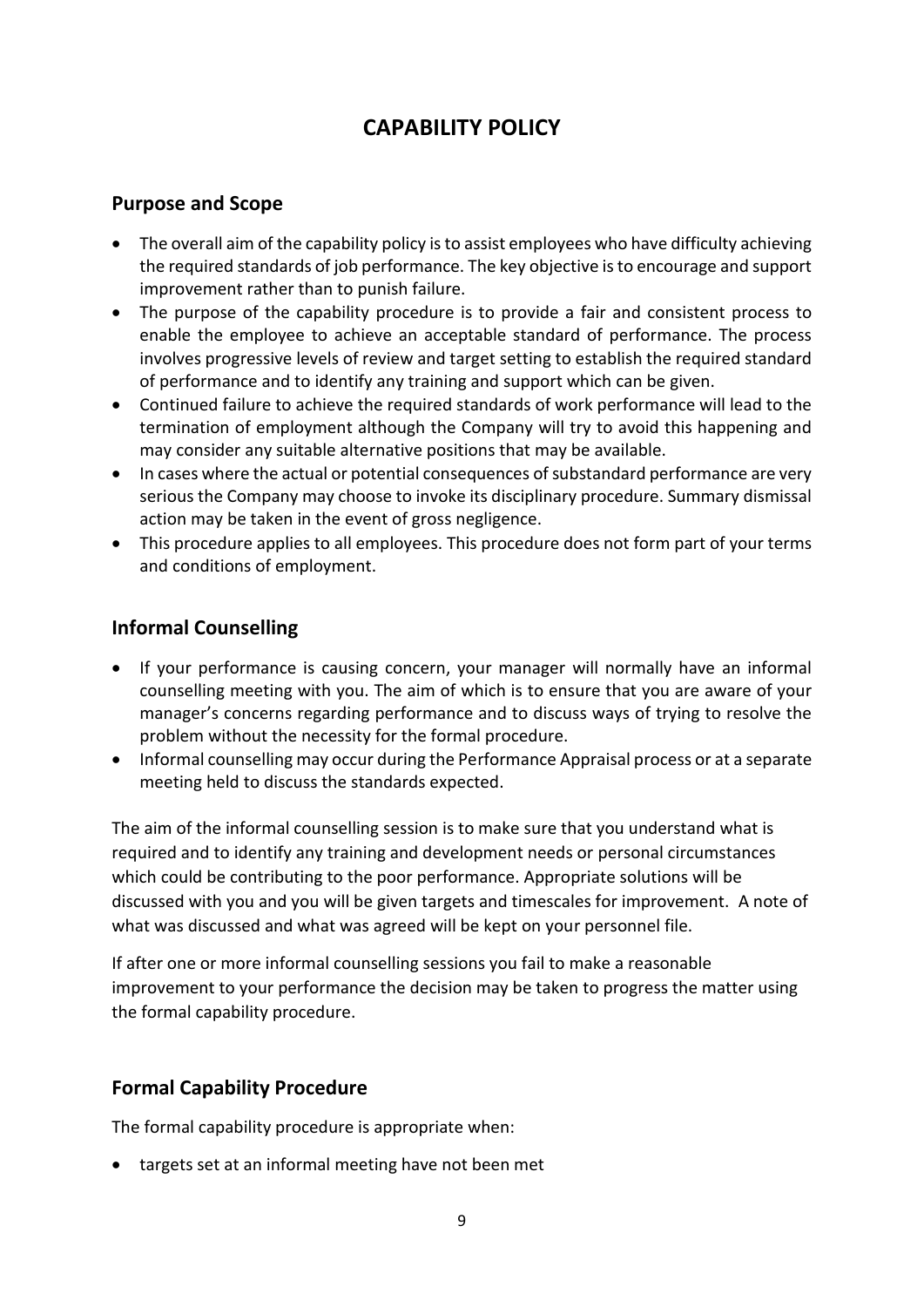- targets set at informal meeting have been met but the level of improvement and performance has not been sustained
- there has been a significant failure in performance which warrants entry into the formal procedure without any previous informal warning.

The formal procedure consists of 3 stages. Employees will normally enter the formal procedure at Stage 1 although, the process can be entered into at any Stage depending on the seriousness of the poor performance.

# Monitoring and Review

Your performance will monitored throughout the formal procedure and review meetings will held with you after a reasonable period of time has been given for you to demonstrate an improvement, following a Stage 1 or Stage 2 meeting.

If you have reached an acceptable level of performance the decision will normally be taken to remove you from the capability procedure. Alternatively, the Company may extend the review period where there has been some improvement and the indication is that the standards will be achieved in the very near future. If standards have not been achieved the decision will be taken to escalate the matter to the next stage of the capability procedure.

# Stage 1 – First Formal Warning

If it is considered that formal action is appropriate, you will be notified in writing of the nature of the complaint against you. You will be provided with details of any supporting evidence which may be available, and you will be invited to attend a capability meeting. You will be advised that disciplinary action may be taken as a result of this meeting and of your statutory right to be accompanied at this meeting by a colleague or a trade union representative.

The Company may also have someone present at the meeting to take notes. At the meeting your performance will be reviewed against the required standards and you will have an opportunity to discuss any training needs or personal circumstances which could be contributing to the poor performance.

You will be issued with a FIRST FORMAL WARNING and will be informed of the period for which the warning will remain in place. The warning will confirm the improvement that is expected and the timescales for improvement. You will be notified of the consequences of a continued failure to improve and of your right to appeal against the warning.

A copy of the warning will be kept on your personnel file. If your job performance has reached an acceptable level after the specified period, the warning will be disregarded for disciplinary purposes, but will remain on your personnel file*.*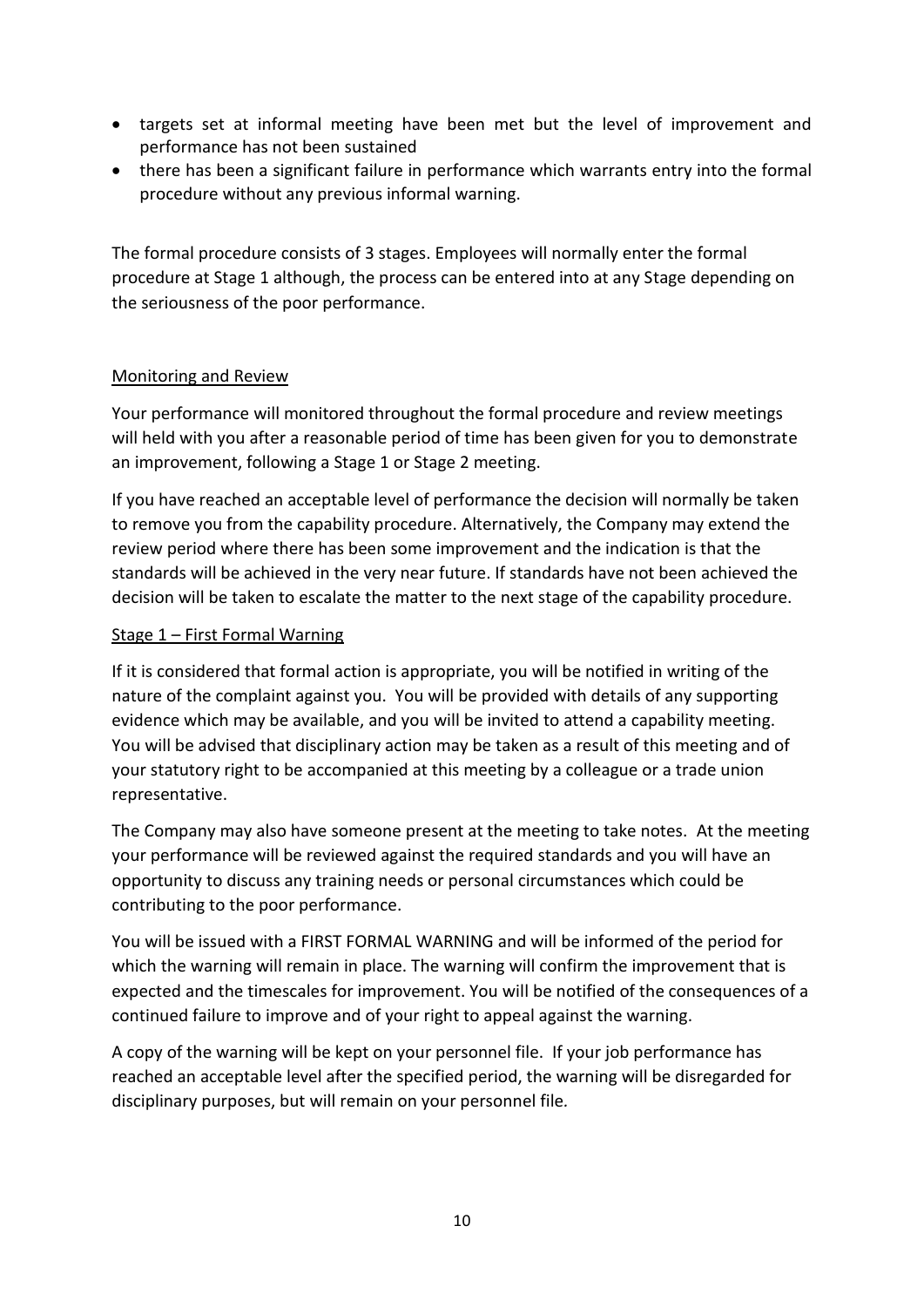# Stage 2 – Final Written Warning

If the breach of company standards is more serious, or there is still no improvement in your job performance you will be notified in writing of the nature of the complaint against you. You will be provided with details of any supporting evidence which may be available and will be invited to attend a capability meeting. You will be advised that disciplinary action may be taken as a result of this meeting and of your statutory right to be accompanied at this meeting by a colleague or a trade union representative.

The Company may also have someone present at the meeting to take notes.

At the meeting your performance will be reviewed against the required standards and you will have an opportunity to discuss any training needs or personal circumstances which could be contributing to the poor performance.

You will be issued with a FINAL WRITTEN WARNING. This will include the reason for the warning, giving details of how you should improve, and remind you that if there is no improvement within the specified period, you may be DISMISSED.

A copy of the warning will be kept on your personnel file. If your job performance has reached an acceptable level after the specified period, the warning will be disregarded for disciplinary purposes, but will remain on your personnel file*.*

# Stage 3 – Dismissal

If the breach of company standards is very serious, or there is still no improvement in your job performance you will be invited to a capability meeting and will be informed in writing of the grounds for the meeting and advised that this may result in DISMISSAL. You will be advised of your statutory right to be accompanied at this meeting by a colleague or a trade union representative.

The meeting will be conducted by board member who, wherever possible will have had no other involvement in the case. He/she will review your level of performance against the agreed standards and will also review the support which the Company has given you.

If, after careful consideration of all the facts, it is decided that you are unable or unlikely to meet a satisfactory standard of performance, or that the consequences of your poor performance warrants termination, dismissal notice will normally be applied.

The Company may consider alternatives to dismissal, for example transfer to another position which may be more suitable to your level of skill and ability. Redeployment will be dependent on the circumstances and the opportunities available and your current level of pay and benefits could be affected.

You will be informed in writing of the decision, given details of the reason for the dismissal, or an offer of suitable alternative employment, your termination date (if relevant), the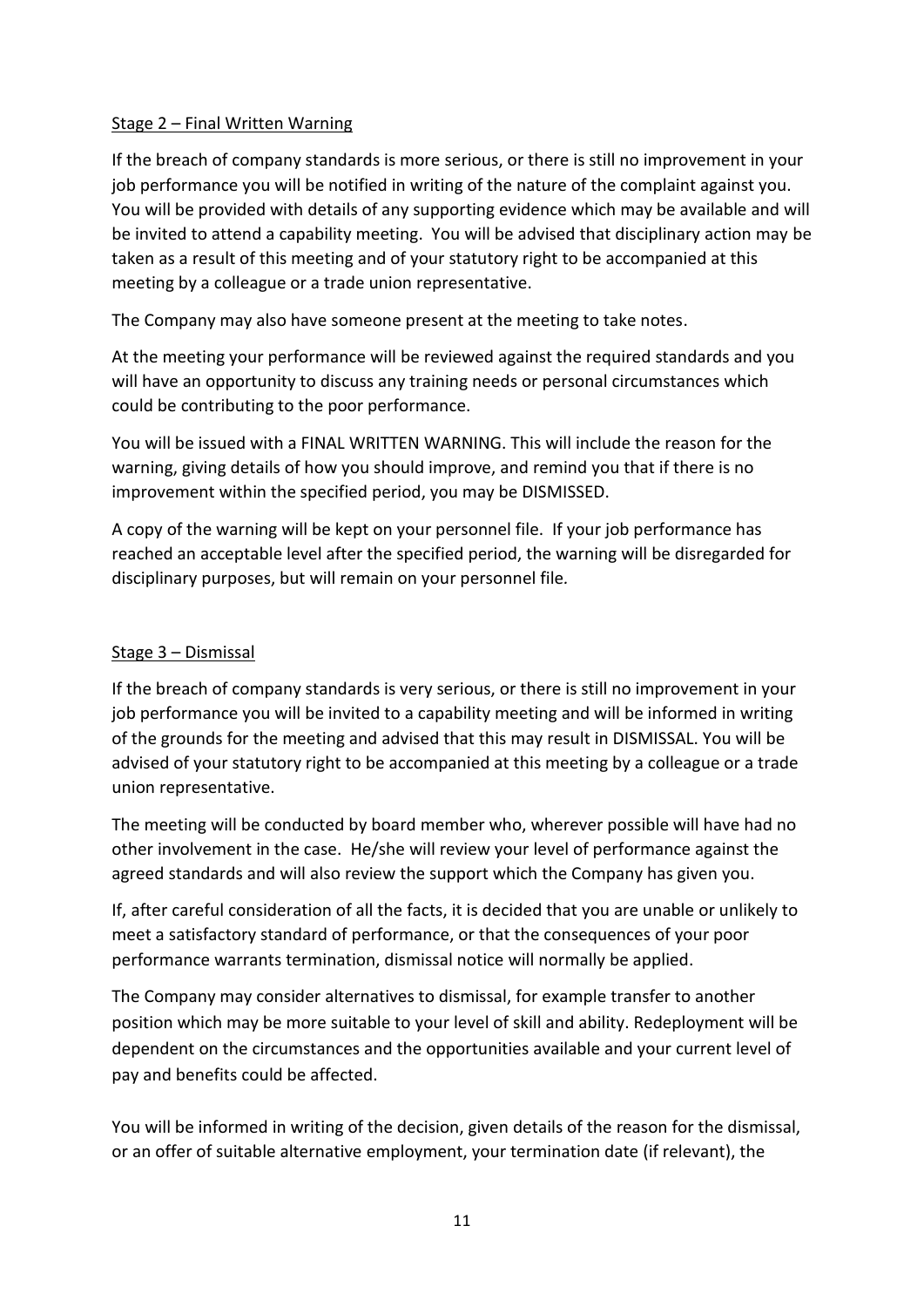appropriate period of notice or amount of pay in lieu of notice, your right of appeal and details of the appeal process*.* 

If you are dismissed under this policy your employment will terminate on the date specified in writing. Your employment will NOT be suspended pending the outcome of any appeal procedure. Should an appeal reverse the decision to dismiss you, you will be reinstated with no break in service and any monies owing to you will be paid.

# **Procedures to appeal**

You can appeal against any level of WARNING or against the Company's decision to DISMISS [or redeploy] you.

If you wish to appeal, your appeal must be made in writing to the Community Transport Manager within 5 working days of the decision being communicated to you in writing and you should detail your reason(s) for appealing against the Company's decision.

Your appeal will be considered by the board of trustees, within 5 working days of receiving your appeal. If it is anticipated that the appeal process will take longer than 5 working days from receipt of your appeal you will be informed of this and of the expected timescale.

You will be notified of your statutory right to be accompanied at the appeal meeting by a colleague or a trade union representative. If additional issues or new evidence arise during this meeting, an adjournment may take place to allow for these to be investigated.

After considering your appeal, a decision may be taken to uphold the dismissal or other disciplinary action or to overturn the Company's earlier decision. You will be informed of the outcome of the appeal and the reasons for the decision in writing, as soon as possible. The decision which is reached is final.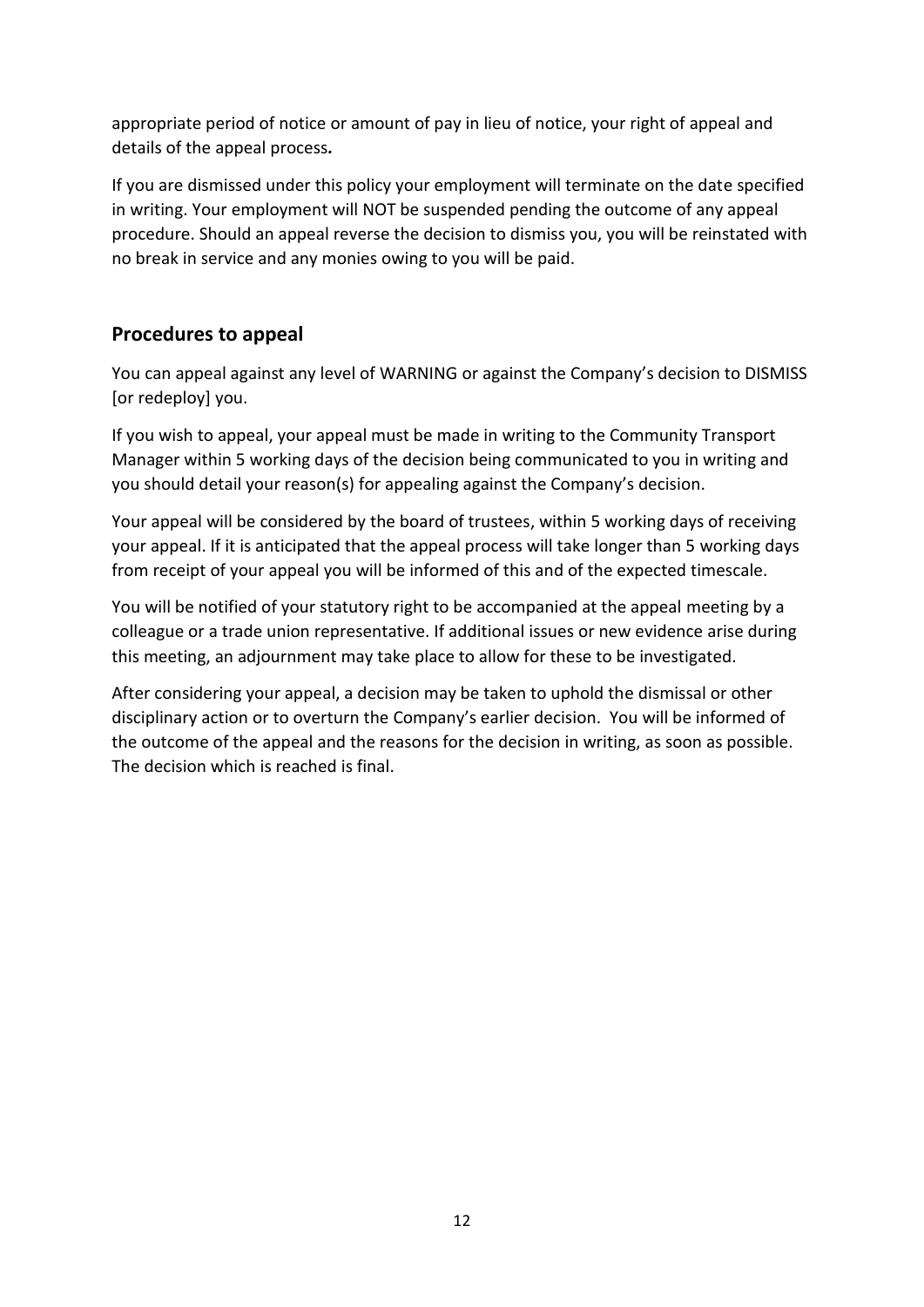# **GRIEVANCE POLICY**

#### **Purpose and scope**

The purpose of a grievance procedure is to enable employees to raise a work-related problem, concern or complaint and to have the matter dealt with as quickly and fairly as possible. This procedure applies to all employees. It does not form part of your terms and conditions of employment and the Company may depart from it depending on the circumstances of the case.

#### **Informally raising a grievance**

Many work-place issues can be resolved quickly and easily by taking informal action. If it is not appropriate to raise your grievance informally, or your grievance has not been resolved to your satisfaction through informal action, you should use the formal grievance procedure

#### **Formally raising a grievance**

#### **Stage 1**

- You should put your grievance in writing, without unreasonable delay, and send it to your immediate manager. If your grievance involves your immediate manager, then you should send your grievance to a more senior manager or board member
- The appropriate manager will arrange a meeting with you to discuss your grievance, normally within 5 working days of receiving your complaint. You will be given the opportunity to explain your grievance and how you think it should be resolved. The manager hearing your complaint will listen carefully to what you have to say and will discuss the matter thoroughly with you. Your complaint may need to be investigated further and you will be advised if this is the case
- After your grievance has been fully investigated, you will be notified in writing of the outcome and of any action to be taken to resolve your grievance. This response will normally be given to you in writing, within 5 working days of the meeting. If it is anticipated that the response will take longer you will be informed of this and of the expected timescale. You will also be informed of your right to appeal if you are dissatisfied with the outcome

# **Stage 2**

- If you are dissatisfied with the handling of your grievance at Stage 1, you can appeal in writing to a senior manager, sending a copy of your appeal letter to the SACT Board
- An appeal officer (where possible, a board member with no previous involvement in the case) will be appointed to consider your appeal and, normally within 5 working days of receiving your appeal, will arrange a meeting with you to discuss your appeal. The appeal officer will listen carefully to what you have to say and will discuss the matter thoroughly with you. The appeal officer may want to investigate your complaint further and you will be advised if this is the case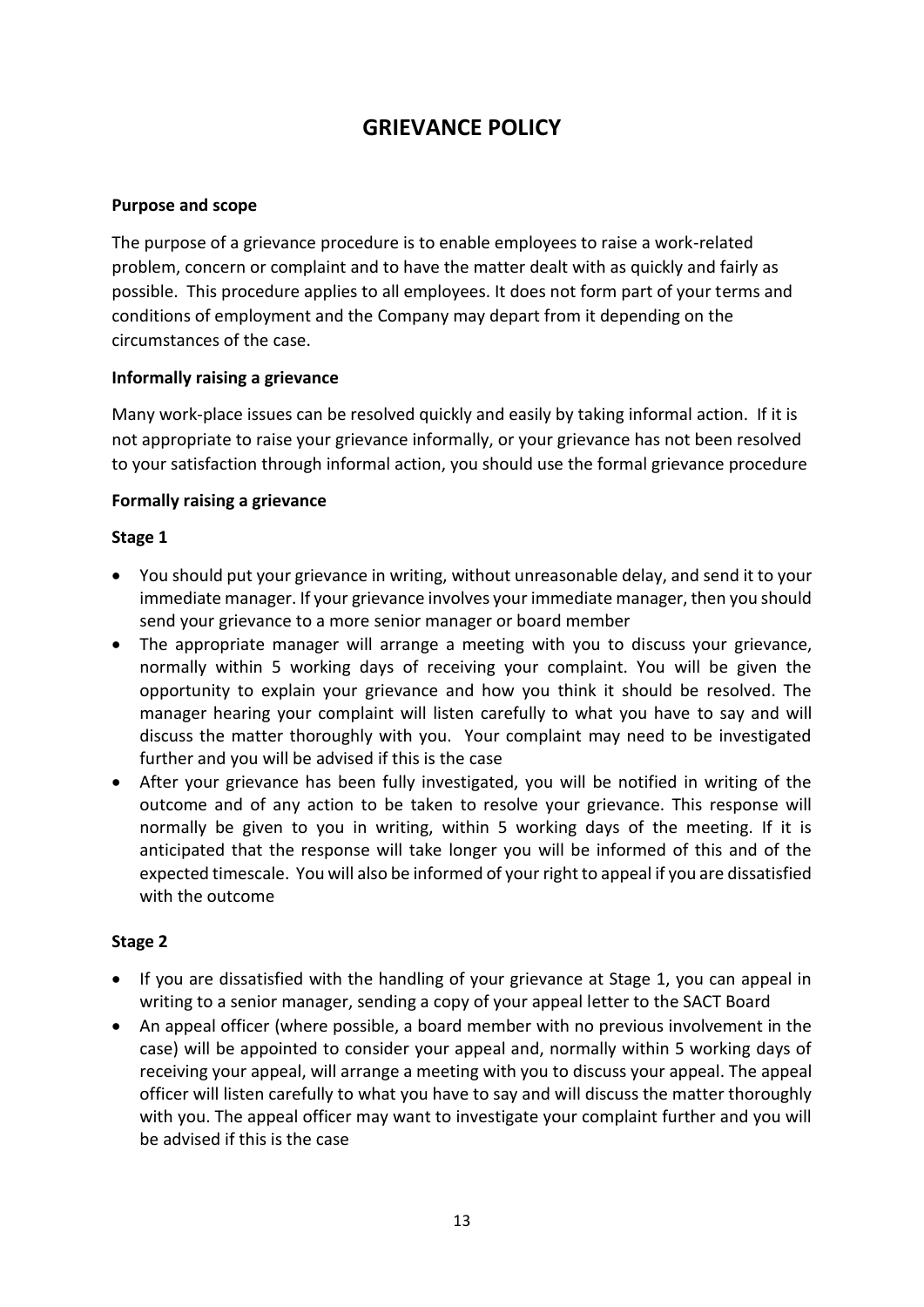- After your appeal has been investigated, you will be advised in writing of the outcome. This response will normally be given to you in writing, within 5 working days of the appeal meeting. If it is anticipated that the response will take longer you will be informed of this and of the expected timescale. You will have no further right of appeal
- During all stages of the formal grievance procedure you will be provided with copies of notes as soon as they become available

#### **Right to be accompanied**

You have a statutory right to be accompanied by a work colleague or a trade union representative at formal grievance meetings, which concern a complaint about a duty that we owe to you. If you wish to be accompanied, please confirm your request to a senior manager who will confirm if it is reasonable and appropriate for your chosen companion to attend in the circumstances

#### **Ex-employee**

If you wish to raise a grievance after you have left the Company, please forward it in writing. The Company is not obliged to investigate or respond to your complaint but we may decide to do so if it is deemed appropriate.

#### **Resolving complaints through the employment tribunal**

- The Company hopes that effective use of this procedure will negate the need for employees to seek external resolution for complaints by way of an employment tribunal claim.
- However, the Company also respects that employees may wish to exercise this right and, accordingly, employees are advised that a failure to follow this procedure beforehand could result in a reduction in any compensation awarded of up to 25%.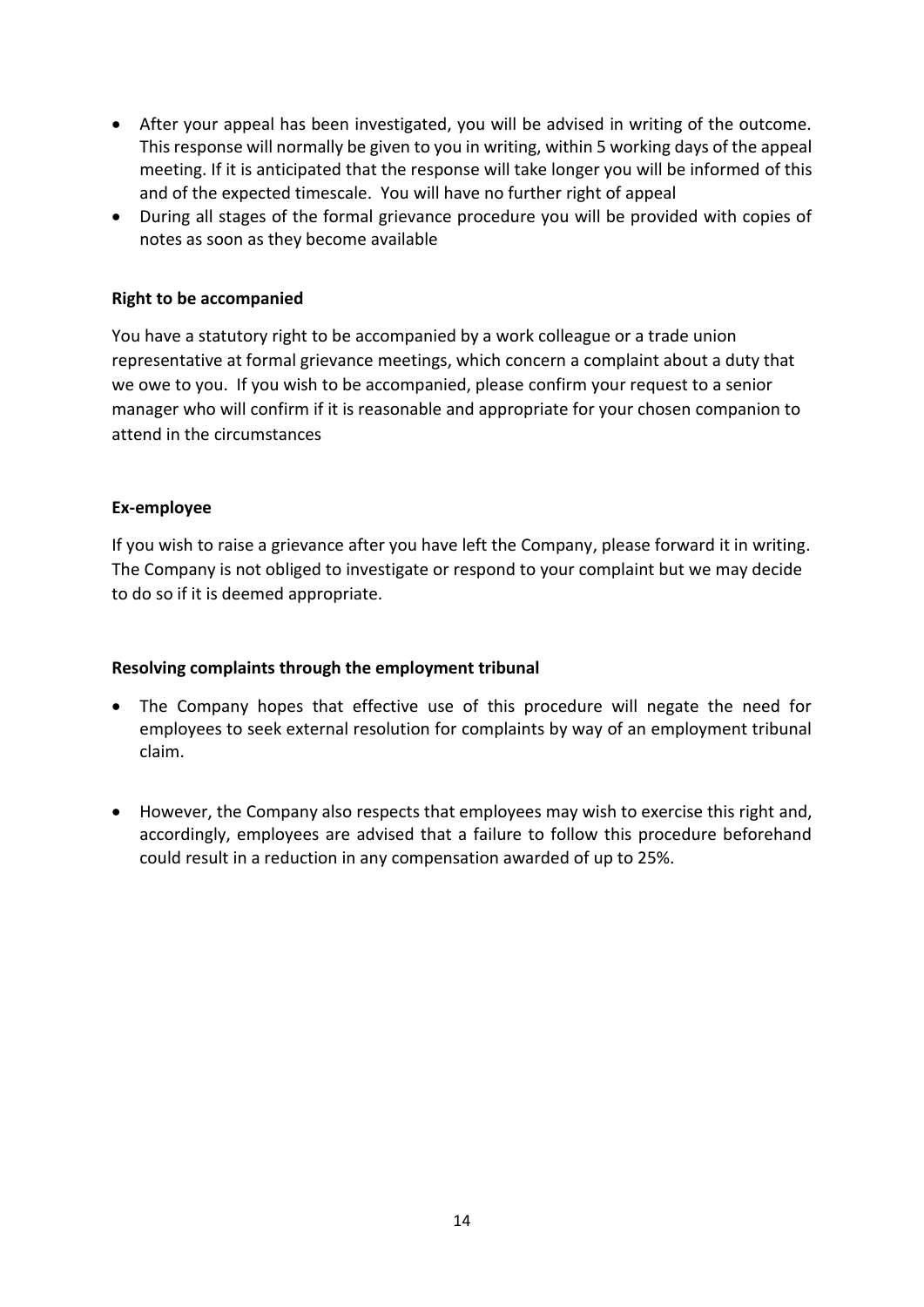# **DISCIPLINARY POLICY**

# **Purpose & Scope**

The purpose of a disciplinary procedure is to ensure the safe and effective operation of the business and to promote fair treatment of individual employees. The following procedure provides a framework to address any lapses in conduct [or attendance] and encourages individual employees to achieve and maintain an acceptable standard.

This procedure applies to all employees. It does not form part of your terms and conditions of employment.

This policy does not apply to dismissals, where the employment is terminated for a reason unconnected to disciplinary action, such as in the event of redundancy, retirement, or nonrenewal of a fixed term contract. If these situations arise the Company will follow a fair and reasonable procedure, which will include consultation with you prior to any dismissal taking effect.

# **Informal Warnings**

- Minor breaches of Company standards may result in an informal warning being given to you by your immediate manager. The objective of the warning is to help you to improve your conduct [or attendance] without having to use a formal procedure.
- An informal warning is normally given verbally, although a note may be kept in your personnel file of what was discussed and what was agreed. Your manager will monitor your conduct [or attendance] over an agreed period. If you do not improve satisfactorily, or there are any further breaches of Company standards, then the formal disciplinary procedure will be invoked.

# **Investigation**

- If it becomes necessary to formally address issues regarding your conduct [or attendance] the matter will first be investigated by an appropriate manager
- This investigation will be carried out thoroughly and as quickly as possible in all the circumstances. Confidentiality will be maintained, as far as is reasonably practicable, during the investigation and throughout the disciplinary process, should this be activated
- Under certain circumstances, including but not limited to harassment, bullying, theft and violence, the Company may decide to suspend you on basic pay, while the matter is being investigated. This is not a disciplinary sanction, but a way of ensuring that a full review of the circumstances can take place as effectively as possible.

# **Criminal Charges**

• Where your conduct is the subject of a criminal investigation, charge or conviction we will investigate the facts before deciding whether to take formal disciplinary action. We will not usually wait for the outcome of any prosecution before deciding what action, if any, to take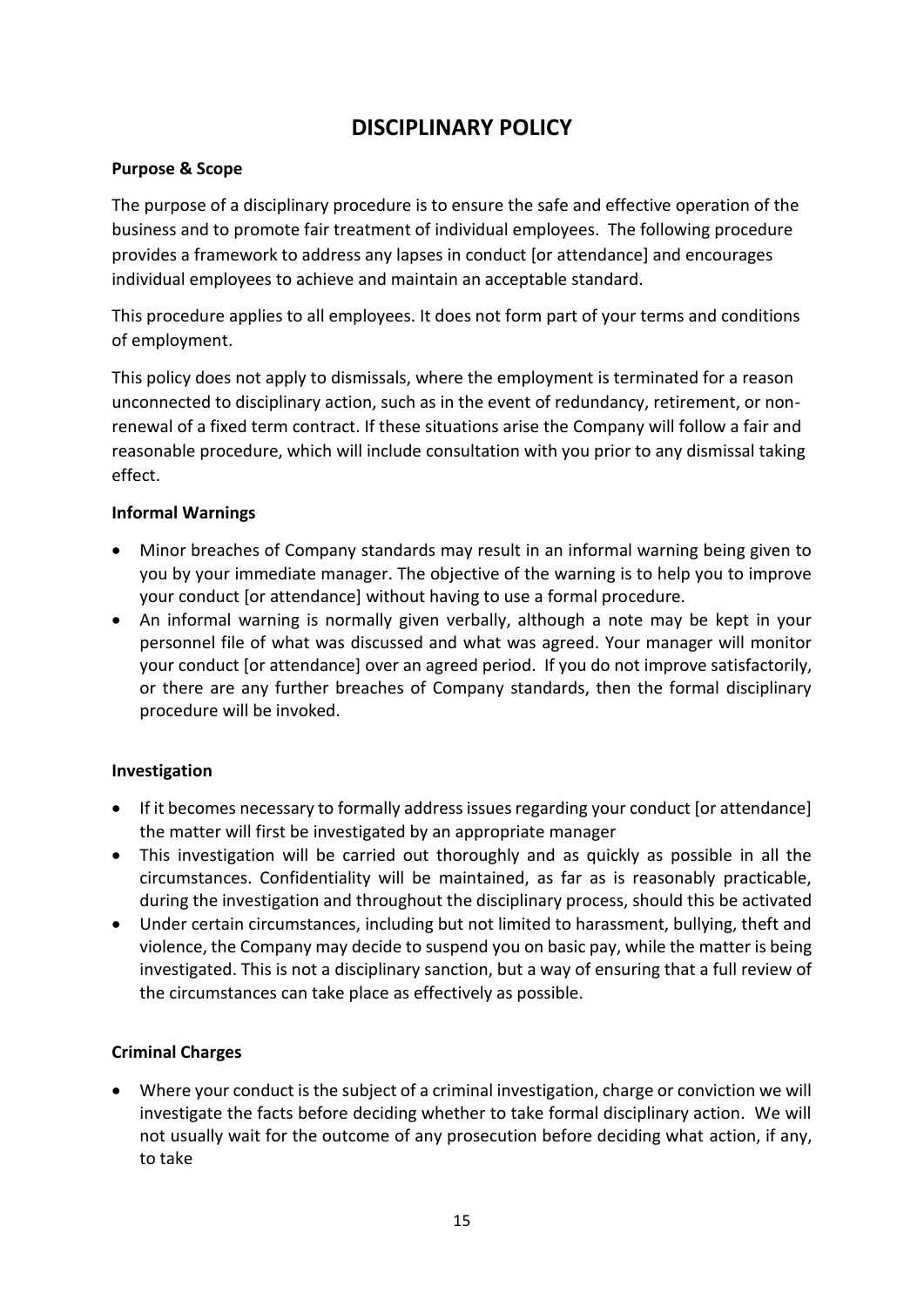- Where you are unable, or have been advised not to attend a disciplinary hearing or say anything about a pending criminal matter, we may have to take a decision based on the available evidence
- A criminal investigation, charge or conviction relating to conduct outside work may be treated as a disciplinary matter if we consider that it is relevant to your employment

# **Disciplinary Meeting**

- If, after an investigation has been carried out, it is considered that there is a case to answer, you will be notified in writing of the nature of the complaint against you. You will be provided with details of any supporting evidence which may be available and will be invited to attend a disciplinary meeting. You will be advised that disciplinary action may be taken as a result of this meeting and of your statutory right to be accompanied at this meeting by a colleague or a trade union representative
- You should take reasonable steps to attend this meeting. If you are persistently unable or unwilling to attend, the Company reserves the right to proceed in your absence
- This meeting will be conducted by an appropriate manager. The Company may also have someone present at the meeting to take notes
- At this meeting, the nature of the alleged breach of Company standards will be made clear to you and you will be given the opportunity to state your case and call any relevant witnesses. If any additional issues arise during this meeting, an adjournment may take place to allow further investigation
- During the disciplinary process or appeal, you will be provided with copies of any notes, witness statements or interview transcripts that the Company considers to be relevant as soon as they become available

# **Right to be Accompanied**

- You may bring a companion to any disciplinary hearing or appeal hearing under this procedure. The companion may be either a trade union representative or a colleague. You must inform the company who your chosen companion is at least 24 hours before the hearing.
- The companion is allowed reasonable time off from duties without loss of pay but no-one is obliged to act as a companion if they do not wish to do so. If your companion is unavailable at the time a meeting is scheduled and will not be available for more than five working days afterwards, we may ask you to choose someone else

# **Disciplinary Action**

- If, at the conclusion of a disciplinary meeting, or shortly thereafter, it is decided that there has been a breach of standards, formal disciplinary action will be taken
- If you are issued with a warning, you will be informed of the period for which the warning will remain in place. A copy of the written warning will be kept in your personnel file. If your conduct [or attendance] has reached an acceptable level after the specified period, the warning will be disregarded for disciplinary purposes, but will be kept on your personnel file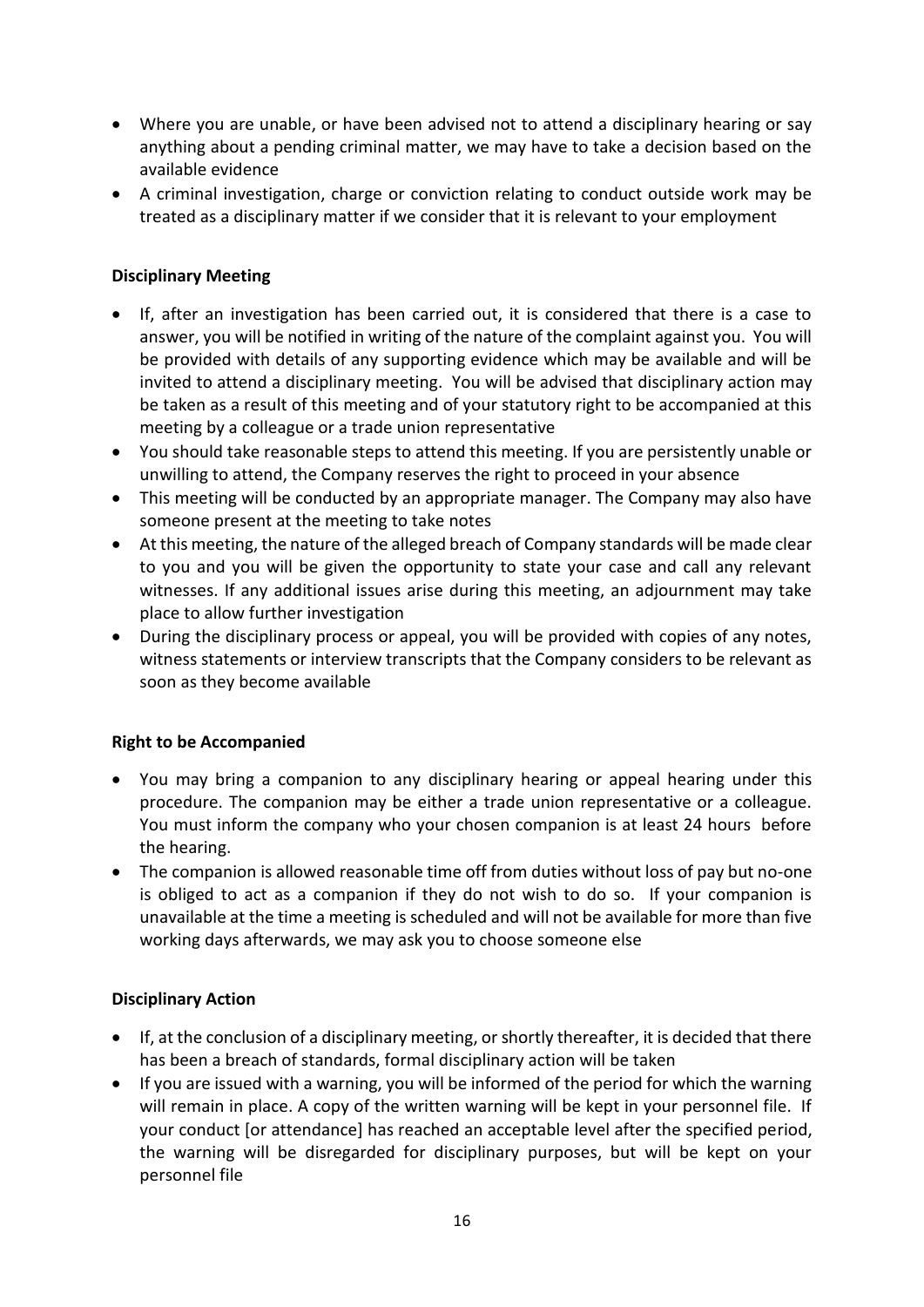• If you wish to appeal against any level of disciplinary sanction, including dismissal, you should follow the procedure for appeals set out below

# **Stage 1 – Oral Warning**

If your conduct [or attendance] is unsatisfactory or there is no improvement, or another breach of Company standards occurs after an informal warning has been issued, you will be given a formal ORAL WARNING, a note of which will be held on your personnel file. You will also be reminded that if there is no improvement, or a further breach occurs, within a specified period, further disciplinary action will be taken.

# **Stage 2 – Written Warning**

If the breach of Company standards is more serious, or there is no improvement in your conduct [or attendance] or another breach of Company standards occurs, you will receive a WRITTEN WARNING. This will include the reason for the warning, give details of how you should improve and remind you that if there is no improvement, or a further breach occurs within the specified period*,* further disciplinary action will be taken.

# **Stage 3 – Final Written Warning**

If the breach of Company standards is very serious, or there is still no improvement in your conduct [or attendance], or another breach of Company standards occurs despite a previous warning, a FINAL WRITTEN WARNING will be given. This will include the reason for the warning, giving details of how you should improve, and remind you that if there is no improvement, or a further breach occurs, within the specified period, you may be DISMISSED.

# **Stage 4 – Dismissal or other disciplinary action**

- If there is no satisfactory improvement in your conduct [or attendance] or if a further breach of Company standards occurs, you may be DISMISSED (or other disciplinary action may be taken i.e. demotion/ transfer/ reduction of pay/ suspension without pay). You will be informed in writing of the decision, given details of the reason for the dismissal, or other disciplinary action, your termination date (if relevant), the appropriate period of notice or amount of pay in lieu of notice, and details of your right to appeal
- A decision to dismiss or impose other disciplinary action will normally be taken by [a senior manager] and dismissal will only be applied if the Company does not consider any alternative to dismissal would be appropriate
- If you are dismissed under this policy your employment will terminate on the date specified in writing. Your employment will NOT be suspended pending the outcome of any appeal procedure. Should an appeal reverse the decision to dismiss you, you will be reinstated with no break in service and any monies owing to you will be paid
- Any of the above stages of disciplinary action may be omitted, depending on the seriousness of the misconduct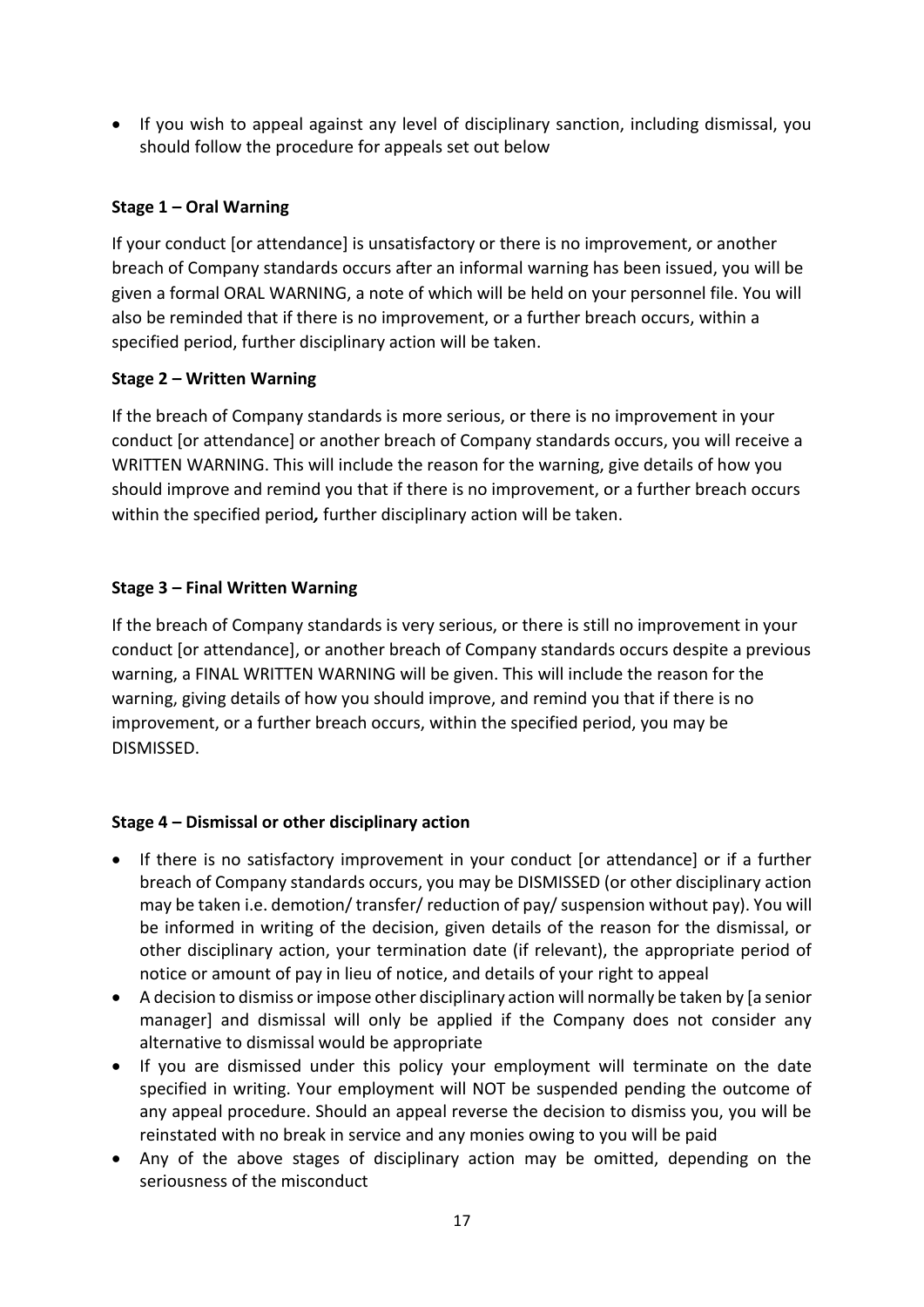# **Gross Misconduct**

If you are found guilty of gross misconduct, the Company is entitled to summarily dismiss you. This means that you will be dismissed with immediate effect, without notice or pay in lieu of notice. Alternatively, the Company may impose another penalty short of dismissal.

Examples of gross misconduct include, but are not limited to:

- o Theft, fraud or deliberate falsification of records
- o Misuse, abuse or deliberate damage to Company property, including intellectual property, or that of other employees
- $\circ$  The supply or possession of alcohol or illegal drugs, or being under the influence of alcohol or illegal drugs on the Company's premises or during working hours
- o Physical violence, actual or threatened
- o Serious act of insubordination
- o Inappropriate use of internet, intranet and email facilities
- o Harassment or discrimination on any grounds
- o Accepting or offering a bribe
- o Disclosure of confidential information
- o Serious breach of the health and safety rules
- o Serious or repeated negligent acts in the performance of your duties
- o Persistent or serious failure to follow reasonable instructions
- o Giving false or misleading information to the Company
- o Leaving the workplace without permission or reasonable excuse
- o Serious disregard for rules or instructions given by the Company
- o Unauthorised absence
- o Bringing the Company into disrepute

#### **Procedures to appeal against Dismissal or other Disciplinary Action**

- Your appeal must be made in writing to your senior manager within 5 working days of the decision being communicated to you in writing and you should detail your reason(s) for appealing against the disciplinary action.
- Your appeal will be considered by the senior manager and a board member, who, when practicable, will not have had any previous involvement in your case, within 5 working days of receiving your appeal. If it is anticipated that the appeal process will take longer than 5 working days from receipt of your appeal you will be informed of this and of the expected timescale.
- You will be notified of your statutory right to be accompanied at the appeal meeting by a colleague or a trade union representative. If additional issues or new evidence arise during this meeting, an adjournment may take place to allow for these to be investigated.
- After considering your appeal, a decision may be taken to uphold the dismissal or other disciplinary action or to overturn the findings of the disciplinary meeting. You will be informed of the outcome of the appeal and the reasons for the decision in writing, as soon as possible. The decision which is reached is final.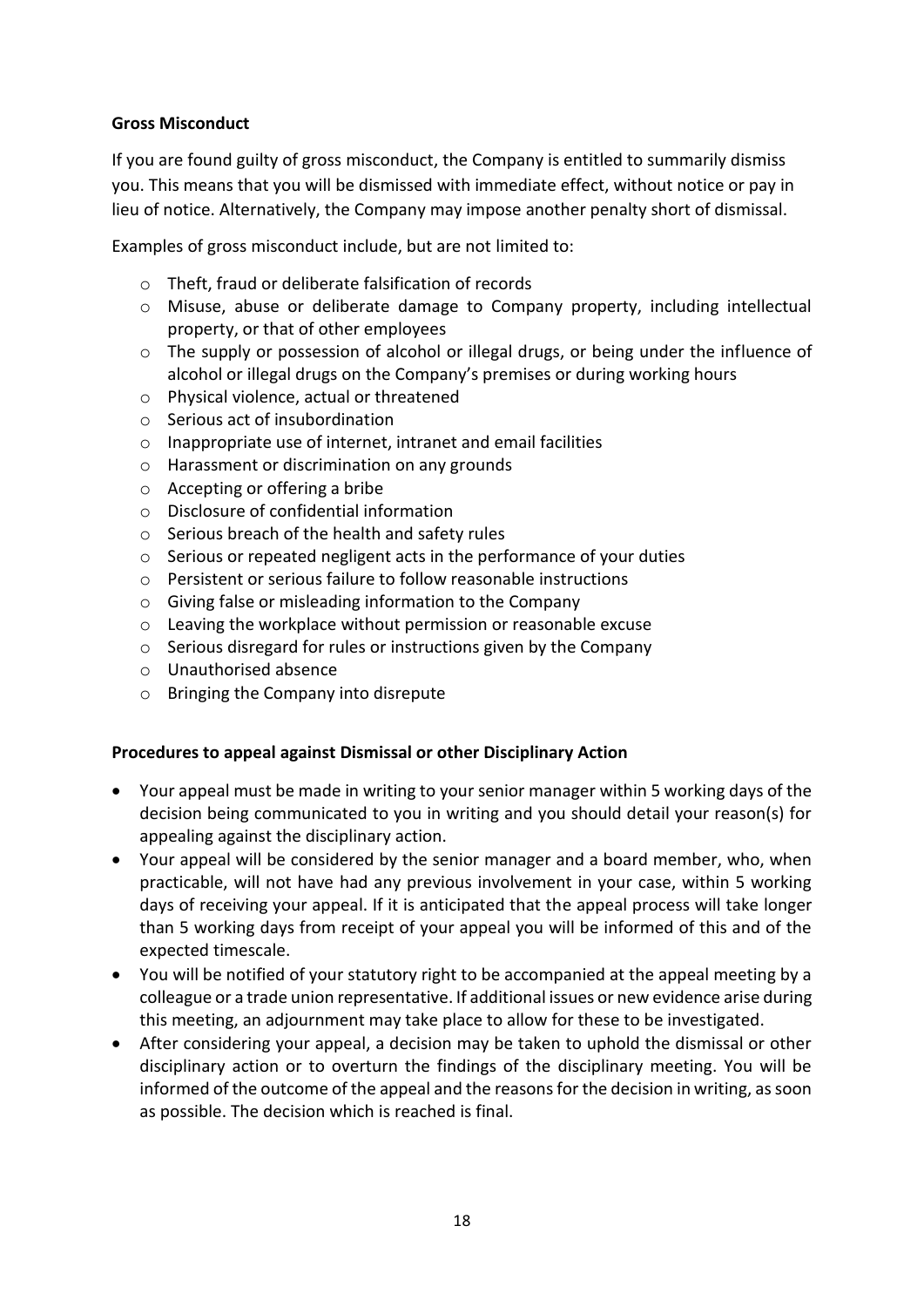# **BULLYING AND HARASSMENT POLICY**

#### **Introduction**

SACT is committed to providing a working environment free from bullying and harassment. We aim to ensure that all staff are treated, and treat others, with dignity and respect. This policy covers bullying or harassment which occurs at work and out of the workplace including on work trips or at work-related events or social functions. This policy applies to all staff at all levels including employees, management, agency and casual workers, and independent contractors.

#### **What is harassment?**

Harassment is any unwanted conduct that has the purpose or effect of violating a person's dignity or creating an intimidating, hostile, degrading, humiliating or offensive environment for them. A single incident can amount to harassment. A person may be harassed even if they were not the intended "target". Harassment also includes treating someone less favourably because they have submitted or refused to submit to such behaviour in the past. It is unlawful under the Equality Act 2010 to harass a person because of their age, disability, gender reassignment, marital or civil partner status, pregnancy or maternity, race, colour, nationality, ethnic or national origin, religion or belief, sex or sexual orientation. It also includes conduct of a sexual nature (sexual harassment). Harassment is unacceptable even if it does not fall within any of these categories.

Examples of harassment include, but are not limited to:

- unwanted physical conduct including touching, pinching, pushing and grabbing
- unwelcome sexual advances or suggestive behaviour
- offensive e-mails, text messages or social media content or the display of offensive materials
- unwanted jokes, banter, mocking, mimicking or belittling a person

# **What is bullying?**

Bullying is offensive, intimidating, malicious or insulting behaviour, an abuse or misuse of power through means that undermine, humiliate, denigrate or injure the recipient. Bullying can include the use of personal strength or the power to coerce through fear or intimidation, not necessarily from someone in a position of authority.

Bullying may be physical, verbal or non-verbal. It can include conduct that is not face-toface, including via text message, email and social media. Examples of bullying include:

- physical or psychological threats;
- overbearing and intimidating levels of supervision;
- inappropriate derogatory remarks about a person or their performance;
- shouting at staff;
- persistently picking on people in front of others or in private;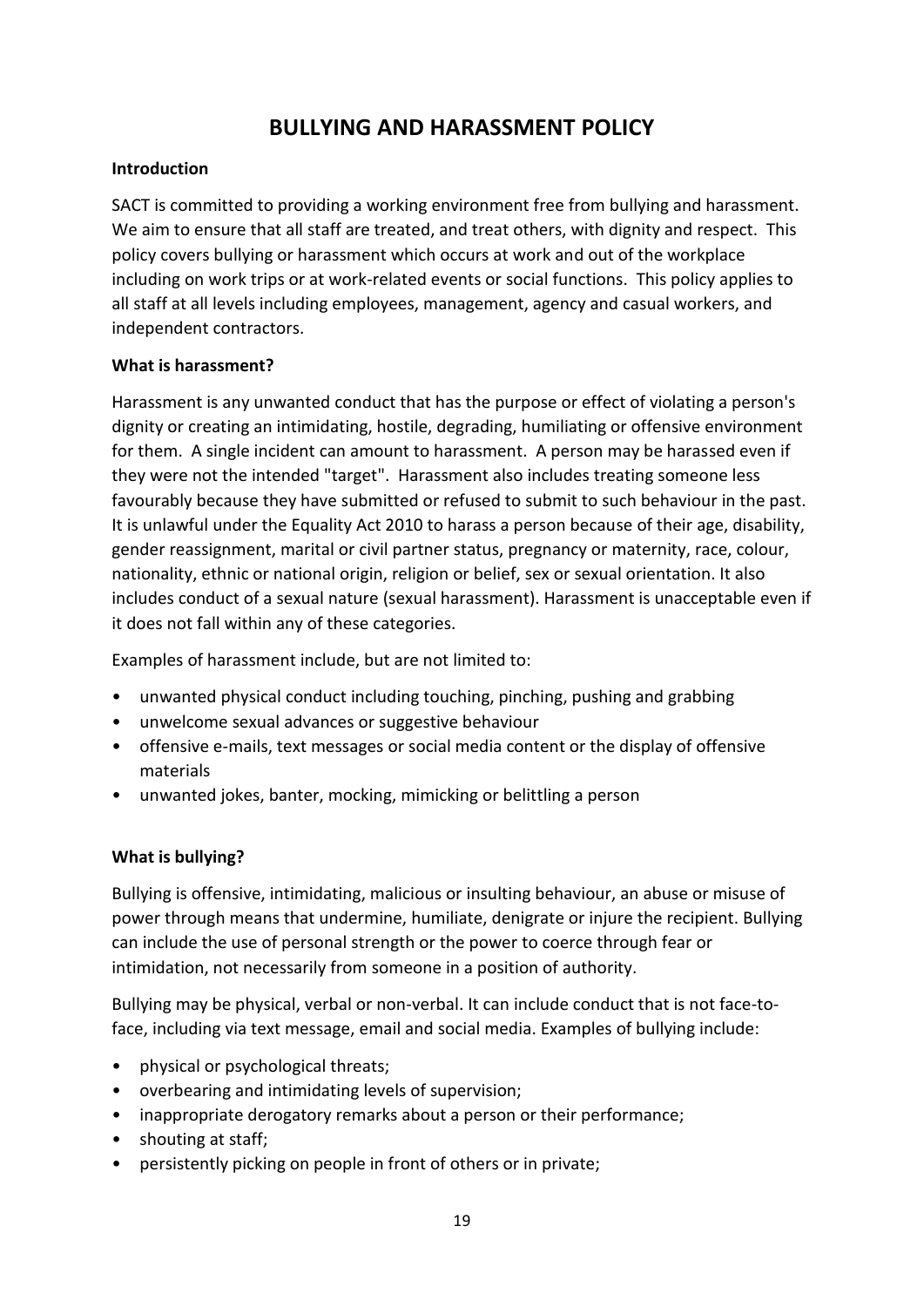- blocking promotion and training opportunities;
- regularly and deliberately ignoring or excluding staff from work activities or work
- related social events:
- setting a person up to fail by overloading them with work or setting impossible deadlines;
- regularly making the same person the butt of jokes.

*Legitimate and reasonable criticism of a staff member's performance or behaviour, or reasonable management instructions, do not amount to bullying.*

#### **Breaches of this Policy**

Bullying and harassment are not tolerated in our workplace and all staff are required to treat each other, along with our customers, suppliers, and visitors, with dignity and respect. Breaches of this policy will be dealt with in accordance with our disciplinary procedure. Serious cases of bullying or harassment may amount to gross misconduct resulting in dismissal. Staff who make complaints or who participate in good faith in any investigation must not suffer any form of retaliation or victimisation as a result. However, making a false allegation deliberately and in bad faith will be treated as misconduct and dealt with under our disciplinary procedure. Anyone found to have retaliated against or victimised someone in this way will be subject to disciplinary action under our disciplinary procedure.

#### **If you believe you are being Harassed or Bullied**

If you believe you are being harassed or bullied, you may wish to raise the problem informally with the person responsible. Explain the situation and how it has made you feel. It can be helpful to describe the event, so the other person is clear about your concerns. Use the opportunity to ask the person to change or stop their behaviour. Alternatively, you may speak to your manager who can provide confidential advice and assistance in resolving the issue formally or informally.

If you do not feel that informal steps are appropriate, or they have been unsuccessful, you should raise the matter formally under our grievance procedure. All complaints will be investigated in accordance with our grievance procedure If we consider that there is sufficient evidence to suggest you have been harassed or bullied we will consider the appropriate action to take. If the person accused is an employee, this may include invoking our disciplinary procedure. Whether or not your complaint is upheld, we will consider how best to manage any ongoing working relationship between you and the person concerned.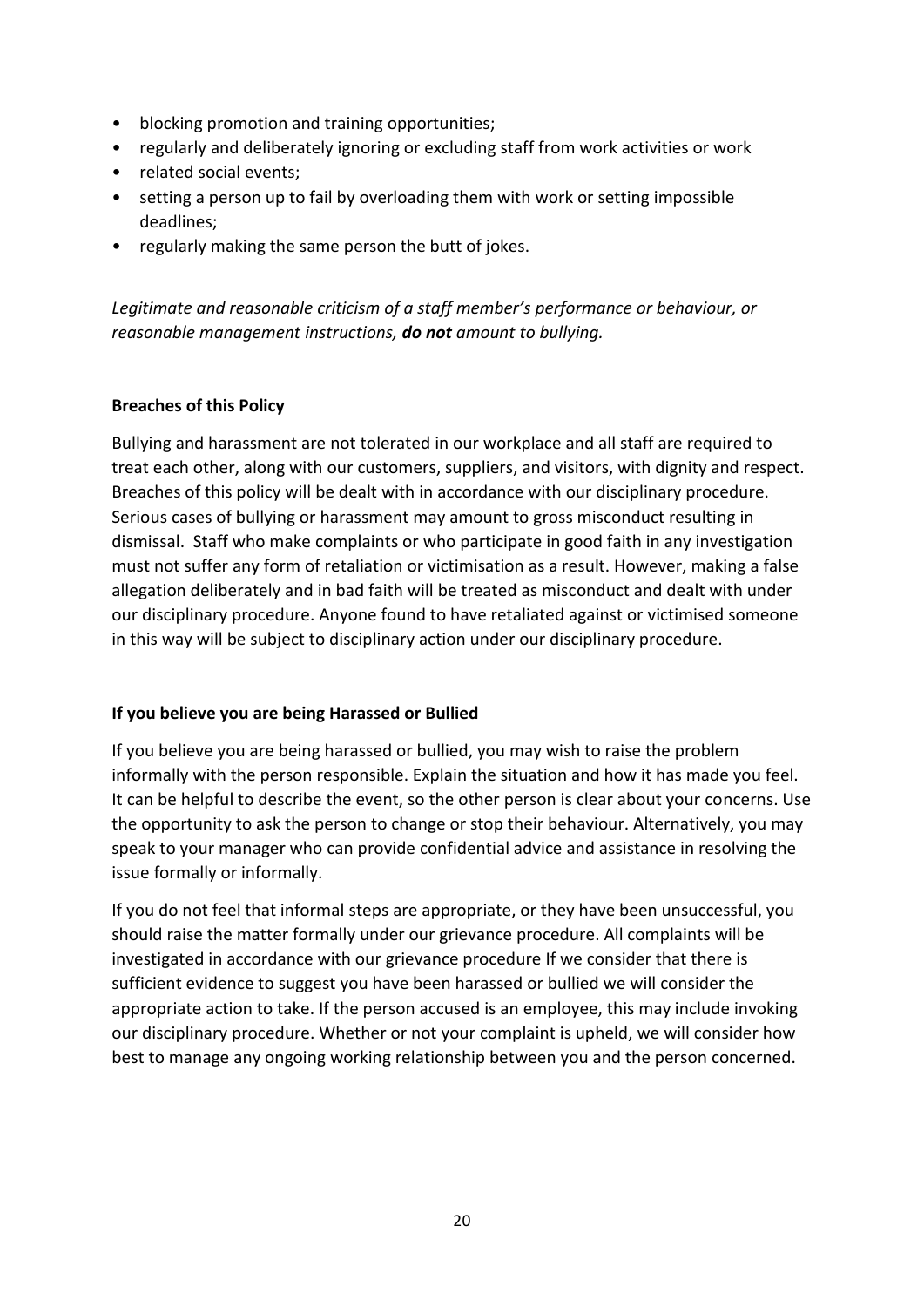# **PROTECTION FOR WHISTLEBLOWERS POLICY**

All employees are protected by law from unfair treatment, victimisation and loss of employment if they report genuine concerns relating to any of the following areas of malpractice, or suspected malpractice:

- Criminal activity
- Miscarriages of justice
- Practices endangering health and safety
- Practices damaging the environment
- Failure to comply with a legal obligation
- Bribery
- Financial malpractice, impropriety or fraud
- Serious failure to comply with any codes of practice or ethical rules covering the business
	- and/or
- Attempts to conceal any of the above

The malpractice can be past, present or prospective. You are encouraged to report suspected wrongdoing as soon as possible. No action will be taken against you if you raise genuine concerns even if the concern you raised is not confirmed by any subsequent investigation.

## If you wish to report any such incident, you should:

- Report directly to your line manager or higher (where possible)
- The report should be put in writing as well as given verbally
- You must inform your line manager/employer if you do not wish it to be known who has raised the concern
- If the report is made anonymously, it may be difficult for the line manager to take the claim further if all the information is not provided
- If you request confidentiality, this will be respected absolutely. The line manager/employer must make every effort possible to protect your identity
- Your line manager/employer will keep you informed of the action which has been taken but may not be able to give much detail if they have to keep the confidence of other people

#### **Investigation**

- Once a concern has been raised, we will investigate this. If you have not made the complaint anonymously, you will be asked to attend a meeting as part of this investigation.
- We will keep you informed as to the progress of the investigation, as far as is possible and appropriate bearing in mind, in particular, any confidentiality obligations that apply. Please note that you will not be given details of any disciplinary action taken unless we consider this appropriate.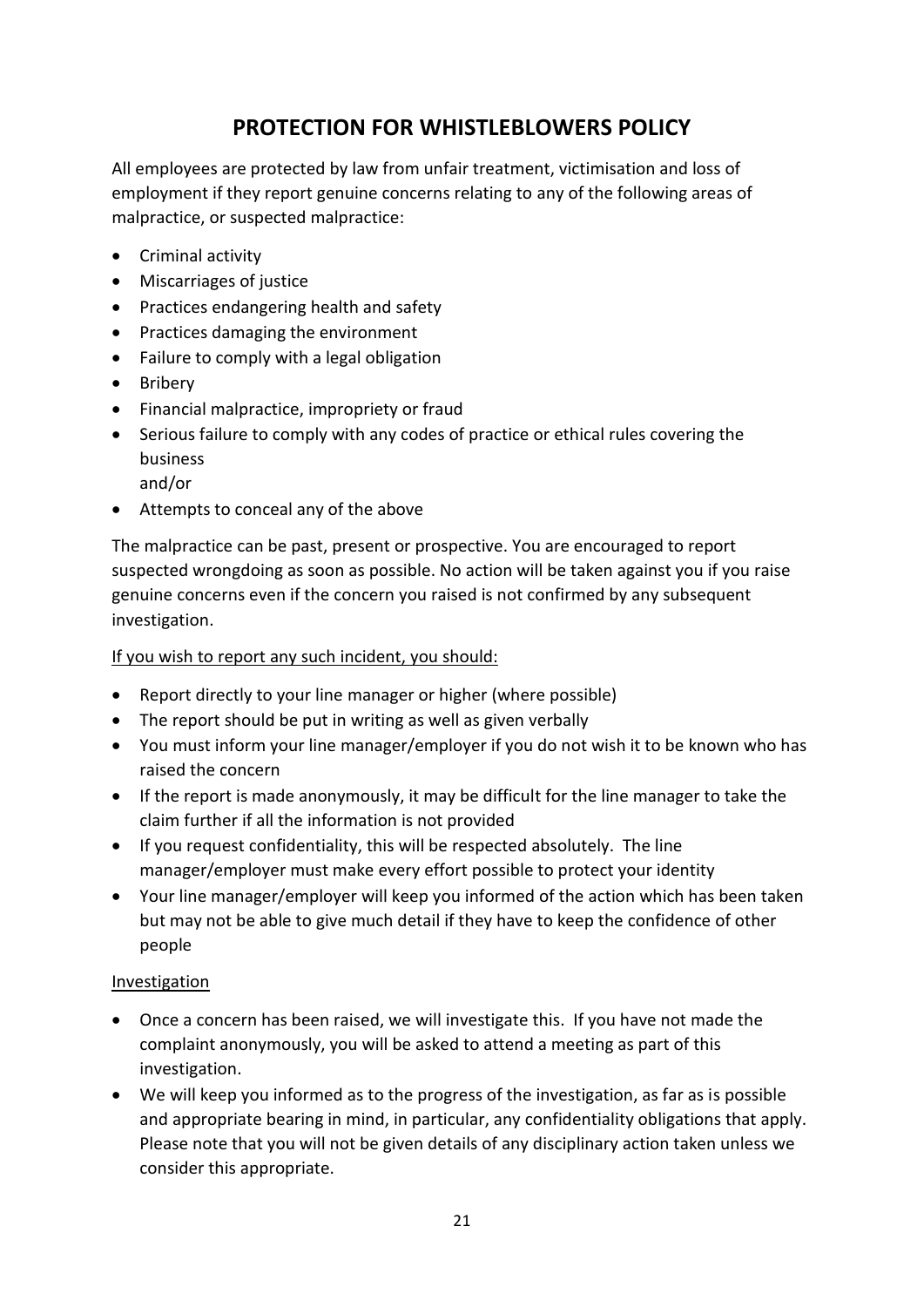• If you do not wish to report to anyone in the company, you may also contact the Advisory, Conciliation and Arbitration Service (ACAS), the whistleblowing charity Public Concern at Work or their trade union for more guidance

# Dissatisfaction with the outcome of the process

- If you are dissatisfied with the outcome of the investigation, you should raise this with the Chairman of the Board, giving the reasons for your dissatisfaction. He/she will respond in writing notifying you of his/her acceptance or rejection of the need for further investigation and the reasons for this
- If you still feel that the complaint has not been dealt with in a satisfactory manner, you have the right to obtain legal advice or report the matter to a prescribed body. Further information on the relevant prescribed bodies is available here: [https://www.gov.uk/government/publications/blowing-the-whistle-list-of-prescribed](https://www.gov.uk/government/publications/blowing-the-whistle-list-of-prescribed-people-and-bodies--2/whistleblowing-list-of-prescribed-people-and-bodies)[people-and-bodies--2/whistleblowing-list-of-prescribed-people-and-bodies](https://www.gov.uk/government/publications/blowing-the-whistle-list-of-prescribed-people-and-bodies--2/whistleblowing-list-of-prescribed-people-and-bodies)

# **Training**

- All of our workers will receive an appropriate briefing to ensure that they are fully aware of their rights and responsibilities under this Policy. This Policy will be made available to all employees via the company website and the employee handbook
- All managers will be fully briefed as to their role in supporting this Policy and the appropriate action to take in the event of any disclosure being made to them

# **Breach of this Policy**

• SACT may invoke the Disciplinary Procedure if anyone is found to have subjected a whistle-blower to any form of detrimental treatment. It may also be invoked if anyone within the company has intentionally misled us in respect of any matter, breached this Policy in any other way and/or if we believe that they have made a false allegation maliciously.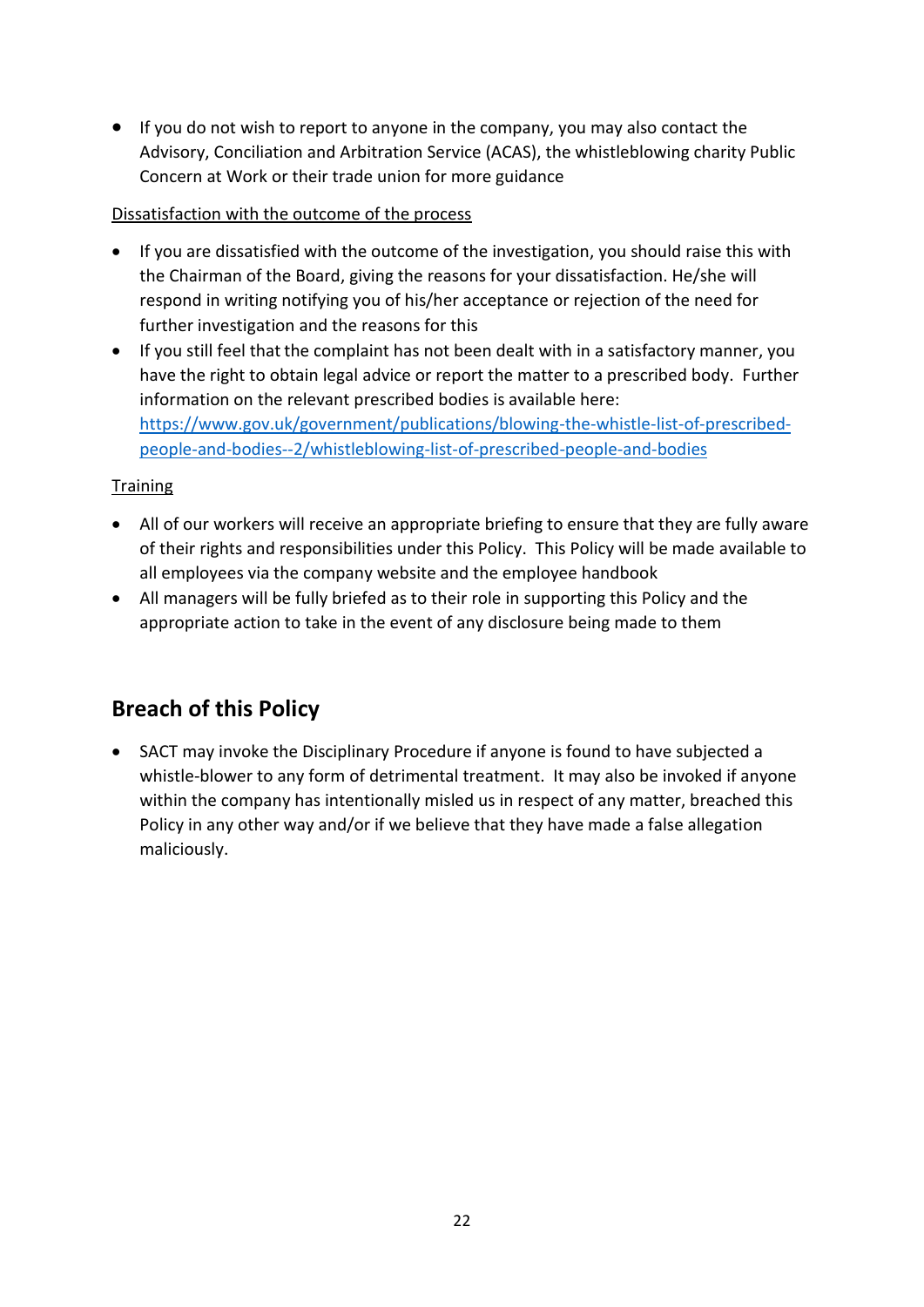# **HEALTH AND SAFETY POLICY**

# **Management**

SACT management has overall responsibility for Health and Safety and will:

- Administer and interpret the effective implementation of SACT's Health and Safety policy
- Understand the application of the Health and Safety at Work Act 1974 and other legislation relevant to the Company's business
- Ensure that adequate resources are available to fulfil the Company's obligations
- Be responsible for the safety performance and for monitoring and coordinating performance within SACT
- Monitor contractor activities to ensure compliance with any Permit to Work issued
- Regularly inspect equipment to ensure that standards of Health and Safety are maintained
- Ensure that persons are adequately trained and fully aware of any hazards which are likely to be encountered and the precautions that are to be observed
- Personal protective equipment will be supplied by the Company to employees to meet the requirements of the Personal Equipment at Work Regulations 1992. Employees and contracts will be required to report loss or damage of any equipment to SACT management so that it can be replaced
- Ensure that people know what to do in the case of emergencies
- Consider any issues of Health and Safety for any employee/trainee under their supervision
- Report any accident or near miss as soon as possible
- Set a personal example at all times with respect to Health and Safety

# **Employees**

All employees are responsible for fulfilling their statutory duty under the Health and Safety at Work Act 1974. In particular, they should:

- Report any hazardous conditions in the first instance to their Line Manager
- Observe all safety rules at all times and refrain from intentionally misusing or recklessly interfering with anything that has been provided for Health and Safety reasons
- Wear appropriate safety clothing/equipment and use appropriate safety devices where necessary
- Conform to all instructions given by their Line Manager and others with a responsibility for Health and Safety
- Report to the Line Manager if there are any problems with regard to Health and Safety during their course of their work
- Obtain First Aid treatment for any injury sustained and notify representative
- Regularly inspect equipment to ensure that standards of Health and Safety are maintained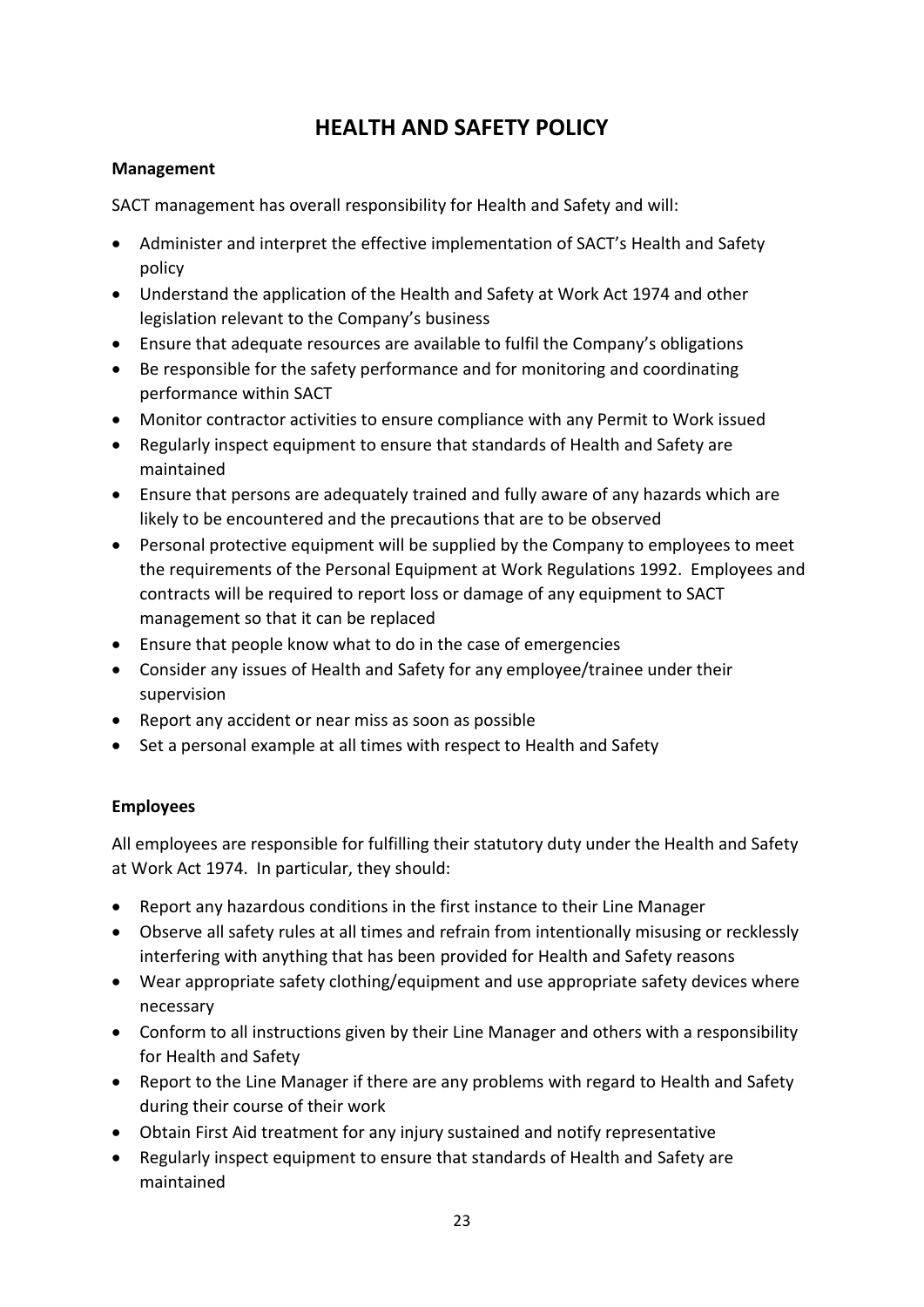# **Training**

- Health and Safety training will be an essential part of specific job training within the company
- MiDAS training will be arranged for all SACT drivers where necessary
- Manual Handling and Safer handling of People in respect of the Manual Handling Operations 1992 Regulations, an initial assessment will be made. Those employees involved in manual handling and/or Safer Handling of People will be trained in appropriate handling technique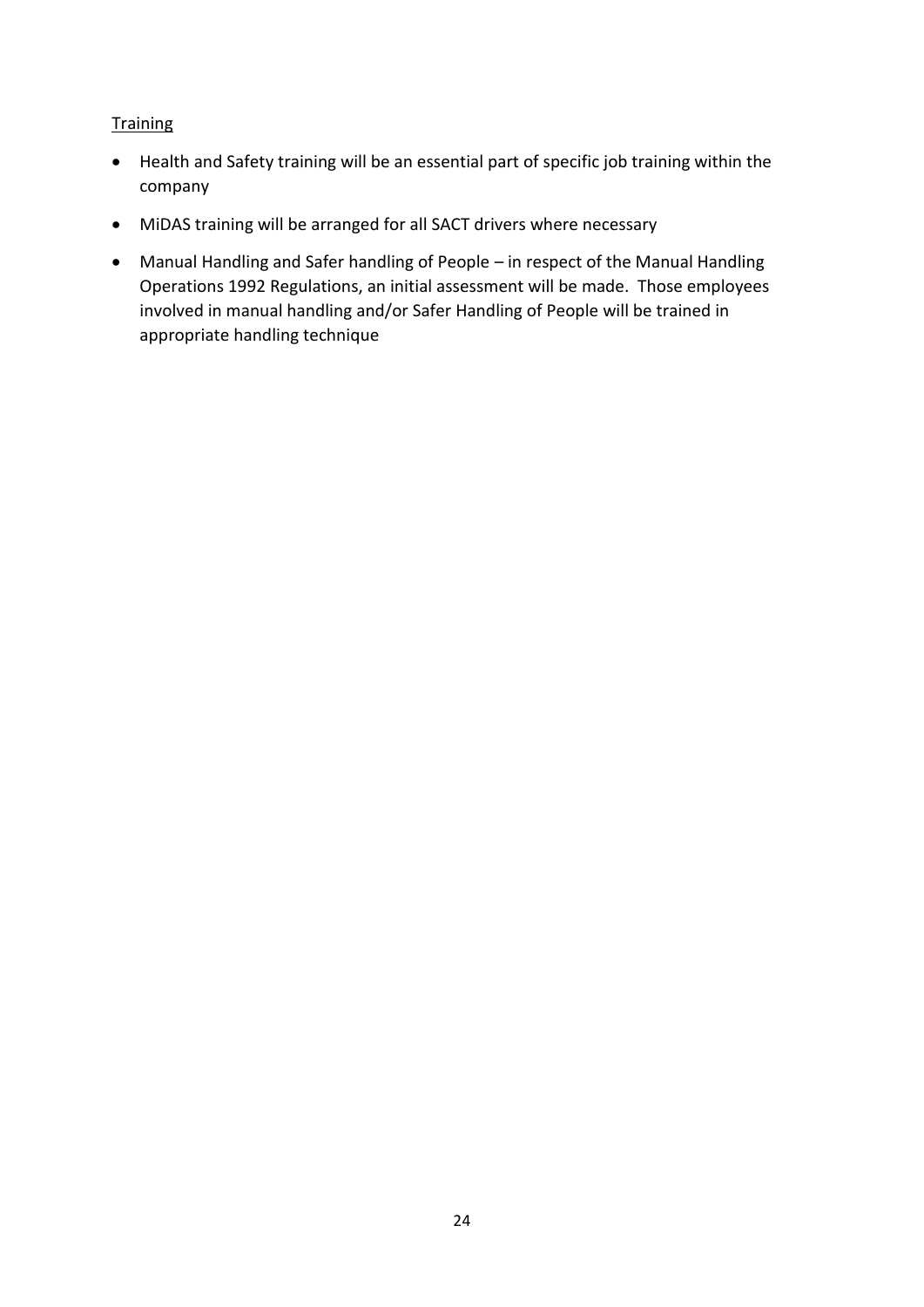# **WORKPLACE DRUGS AND ALCOHOL POLICY**

#### **1. Introduction**

This company is committed to providing a safe, healthy and productive working environment for all employees, contractors, customers and visitors involved in its operation. This policy sets out the company's aims in reducing and managing alcohol and drug problems in the workplace.

Alcohol and drug problems are prevalent in society and are associated with a wide variety of costs for both employers and employees. These costs include ill-health sickness absence, reduced work performance and accidents. The consumption of alcohol and drugs has implications for health and safety at work since these substances impair co-ordination, judgement and decision making; as such this is a policy matter. This policy has been compiled by the SACT Board and Management following consultation with the relevant authorities and Healthy Working Lives.

#### **2. Policy Aims and Objectives**

Aim

• To clearly state the company's position on alcohol and drugs within the workplace.

#### Objectives

- To ensure the company complies with appropriate legislation
- To minimise the risks associated with alcohol and drugs in the workplace
- To have clear rules regarding alcohol and drugs in the workplace
- To provide employees with an education programme on the adverse health effects of alcohol and drugs
- To encourage the early identification of employees who may be experiencing alcohol or drug problems
- To provide support for employees experiencing alcohol and drug problems
- To provide training and support to line managers to ensure they are equipped to support employees experiencing problems

#### **3. Definitions**

- Alcohol problem An alcohol problem is defined as any drinking, either intermittent or continual which interferes with a person's health and/or social functioning and/or work capability or conduct
- Drugs Any drug, whether illegal, prescribed or over the counter or solvents such as glue, butane, etc. In the case of prescribed and over the counter drugs, their possession and use by the employee is acknowledged as legitimate
- Drug problem The use of illegal drugs, the deliberate use of prescribed or over the counter drugs (when not for a medical condition) and the use of solvents, either intermittent or continual which interferes with a person's health and/or social functioning and/or work capability or conduct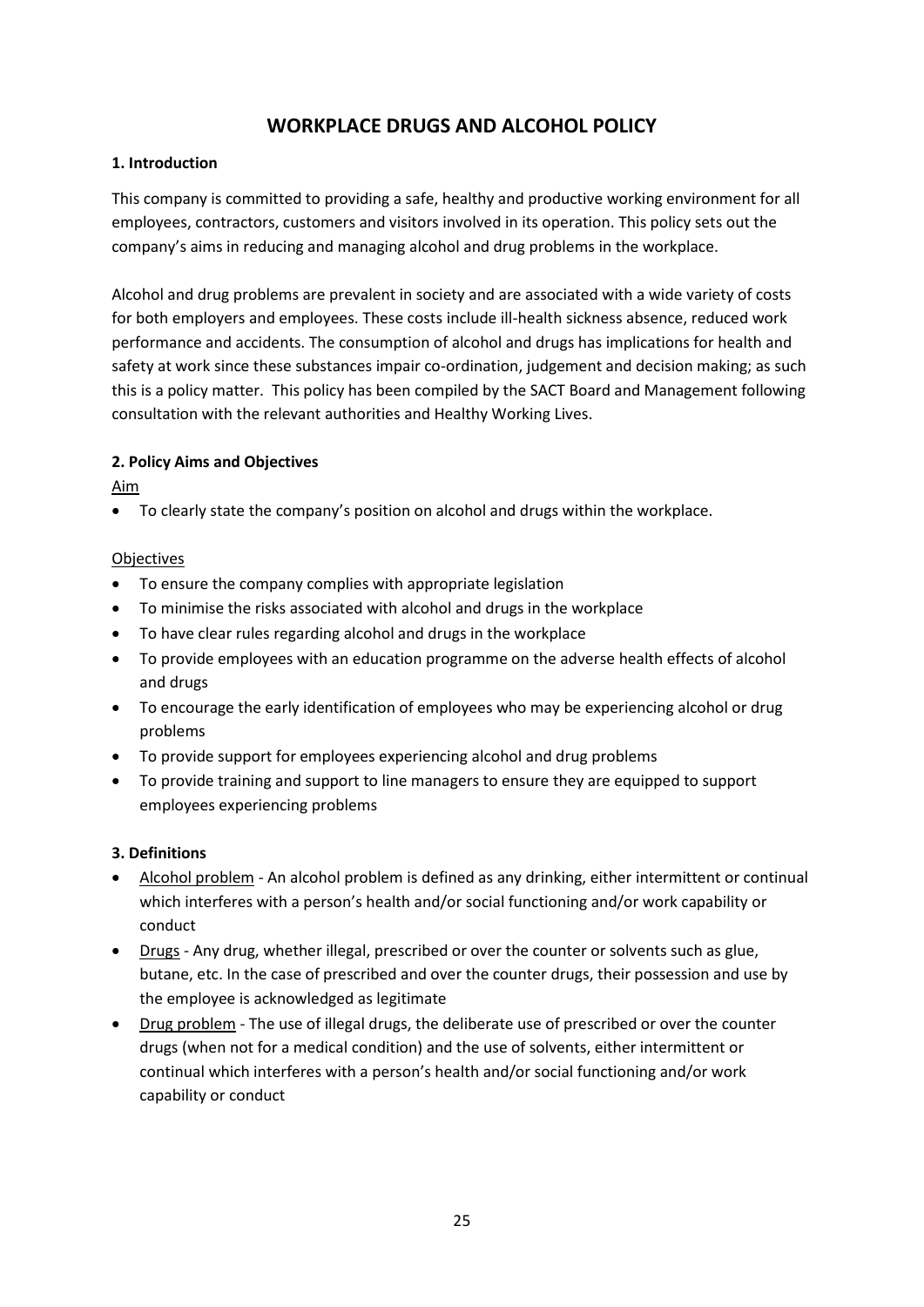#### **4. Legal**

4.1 The Health and Safety at Work Act 1974 requires employers to protect the health, safety and welfare of their employees and others who may be affected by their activities, as far as is reasonably practicable

4.2 The Management of Health and Safety at Work Regulations 1999 requires employers to carry out a risk assessment to identify hazards in the workplace and put measures in place to minimise these risks

4.3 The Misuse of Drugs Act (1971) is the main legislation covering drugs and categorises them as classes A, B and C. These drugs are called controlled substances and class A drugs are considered to be the most harmful under this act. It is illegal for anyone, whether at work or not to produce, supply or be in possession of illegal drugs. Employers may be liable if they knowingly allow dispensing, manufacturing, possession, using or selling on their premises

# **5. Policy Rules**

5.1 The company requires all employees to report for duty free from the effects of alcohol and drugs\*. It is not acceptable to be under the influence of alcohol or drugs at work or consume alcohol or drugs during hours of work – this includes paid and un-paid breaks

5.2 Employees found in possession of illegal drugs or using illegal drugs whilst at work will normally be reported to the police

5.3 In some cases the legitimate use of prescribed drugs can affect a person's ability to do their job. In such instances, employees should inform their line manager

\* As per definition in section 3

#### **6. Education**

6.1 The company is committed to promoting healthy lifestyles to employees via the Healthy Working Lives programme. Alcohol and drug issues will be incorporated into the staff health programme and employees will be provided with information on the current health guidance in relation to safe and sensible drinking and the risks associated with using drugs. This information will be disseminated by means of written material, email communication and workshops run by health specialists from the alcohol and drugs field

6.2 Training will be provided for managers to outline their responsibilities for enforcing this policy and additional support can be sought from a Human Resources Advisor. New managers will be made aware of their responsibilities in relation to this policy via the company induction programme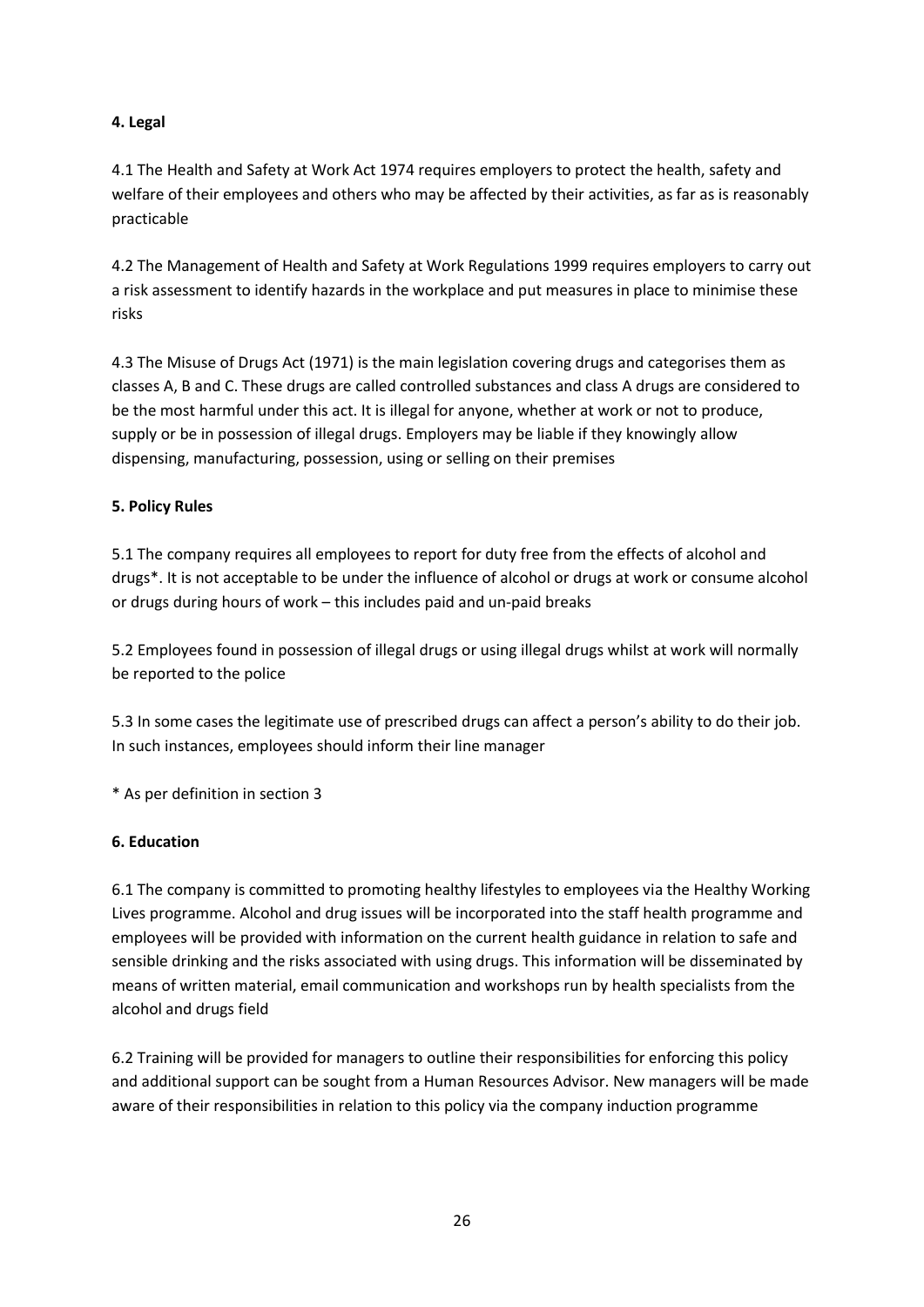6.3 This policy will be sent to all staff on launch. New staff will be made aware of this policy at induction and will be sent a copy with their contract of employment

#### **7. Implementation of the Policy**

#### 7.1 Identification of a problem

Alcohol and drug problems may become apparent through a number of means, for example the following (particularly in combination) may result in a problem being suspected:

- Persistent short-term absence
- Unauthorised absence
- Poor time keeping
- Reduced work performance
- Poor working relationships
- Deterioration in appearance

However, it must be remembered that these factors can have a number of other causes. Employees experiencing alcohol or drug problems may first become apparent to their colleagues. If a member of staff suspects an alcohol or drug problem in a colleague, they should either:

- Encourage the person to seek help from support agencies e.g. [www.alcoholfocus](http://www.alcoholfocus-scotland.org.uk/local-services)[scotland.org.uk/local-services](http://www.alcoholfocus-scotland.org.uk/local-services)
- Report the matter to a manager (particularly if the person is involved in a safety critical job)

#### 7.2 Misconduct

This policy is primarily concerned with ongoing alcohol and drugs problems which are classed as capability issues, i.e. where the problem impacts on the person's ability to do their job. One-off cases where the rules of this policy are breached, such as someone reporting for work clearly under the influence of alcohol or drugs or suffering from the effects of alcohol will be classed as a conduct issue and will be dealt with under the normal disciplinary procedures as outlined in the company hand book.

Very serious incidents such as violence at work whilst under the influence of alcohol or drugs or dealing illegal drugs at work will be deemed serious misconduct justifying summary dismissal. In some instances of misconduct where the employee admits to having an alcohol or drug problem, disciplinary proceedings may be held in abeyance subject to successful outcome of treatment.

In instances of serious misconduct where the employee subsequently admits to having an alcohol or drug problem, the support route and the disciplinary route may be implemented in tandem.

#### 7.3 Voluntary Referral for Support

Employees who suspect or know they have a drug or alcohol problem are encouraged to seek support at an early stage. Sources of support are outlined in Appendix 1. Employees may or may not wish to inform their line manager in such instances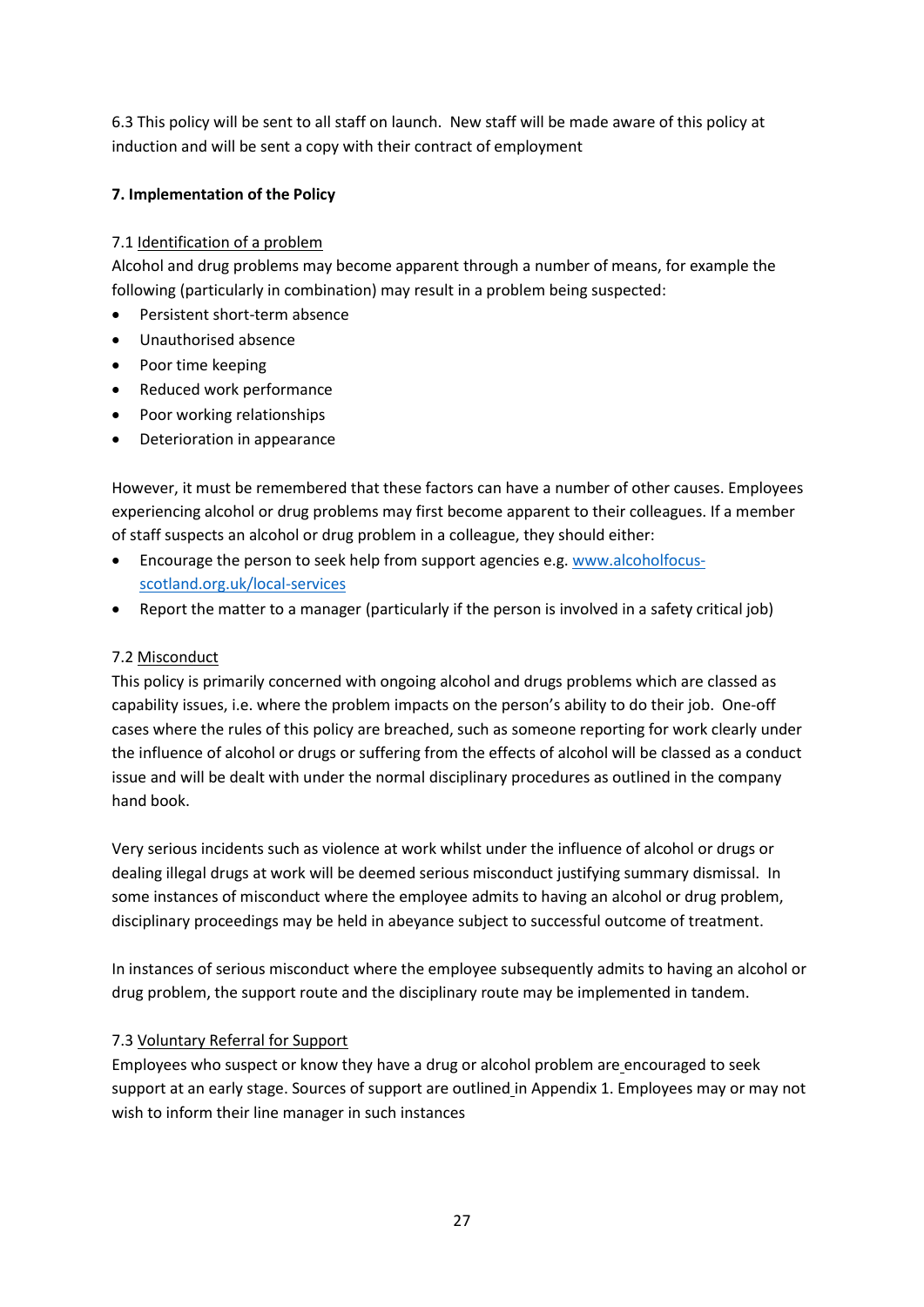#### 7.4 Referral by Management

Employees suspected of having an alcohol or drug problem will be offered support by their manager. The flowchart in Appendix 1 will be followed. Where the problem has become apparent through deterioration in work performance, the employee will have to demonstrate satisfactory completion of a programme of support and an improvement in work performance or disciplinary action will be taken. Employees will be given the opportunity of attending treatment within work time. Alternatively, if employees require to be absent from duty normal sick pay arrangements will apply

#### 7.5 Confidentiality

The company aims to ensure that the confidentiality of all employees experiencing alcohol or drug problems is maintained by appropriate people, for example, human resources, occupational health and line manager. Information regarding individual cases will not be divulged to third parties unless the safety of the person concerned or others would be compromised by not doing so.

#### 7.6 Equal Opportunities

This policy will apply equally to all staff regardless of grade, experience or role within the company

#### 7.7 Relapse

The company acknowledges that relapse is common with alcohol and drug problems. Employees will normally be supported through two relapses after treatment. Subsequent relapses will be reviewed on a case-by-case basis, taking into account the needs of the department affected and the business needs of the organisation. Employees should be aware that the disciplinary route might be followed after any subsequent relapses.

#### 7.8 Return to Work

Following treatment, the company will endeavour to ensure the employee returns to their existing job. If the employee is unable to fulfil those duties the company will consider alternative duties. Promotional prospects will be unaffected following treatment.

#### 8. Monitoring and Review

8.1 This policy will take effect from 1st April 2020. As this policy constitutes a change in employment terms and conditions employees will be given a 12-week notice period of the policy taking effect. This notice period will commence on 6<sup>th</sup> January 2020.

8.2 Those responsible for HR will compile an annual report on the implementation of the policy to be presented to the board. The report will include compliance levels, awareness amongst staff and implementation by managers.

8.3 If employees have concerns about this policy, they can be raised with their line manager.

8.4 This policy will be reviewed in 12 months' time.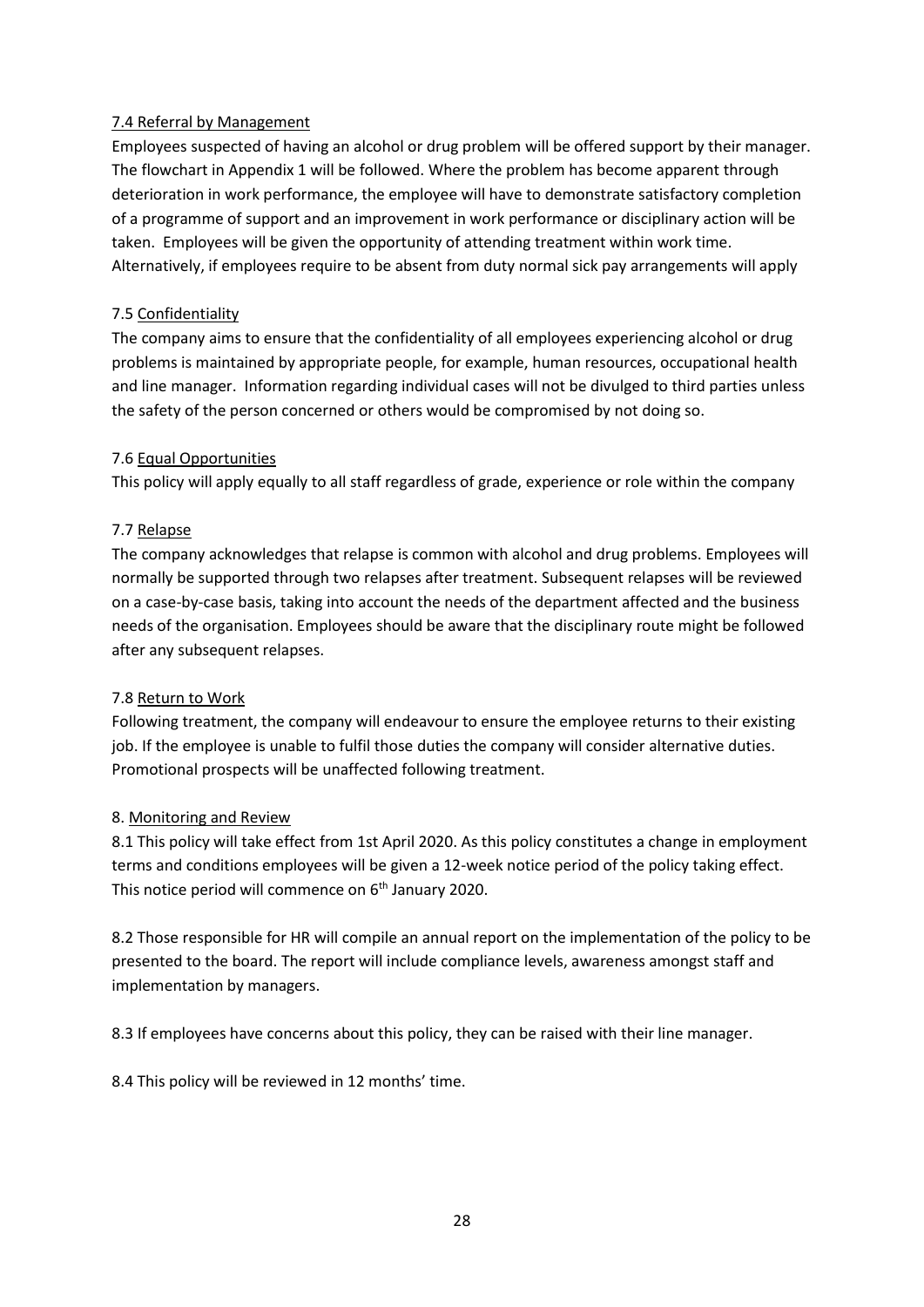# **CHILD PROTECTION POLICY AND PROCEDURE**

South Ayrshire Community Transport (SACT) believes that the welfare and well-being of the child is paramount. Our objective is to ensure that all children in our care are protected from any form of abuse or harm and that their rights and views are met and respected by all. SACT will also respect parental rights to be kept informed of any concerns our employees may have regarding their children, including their rights to confidentiality and equality.

The United Nations Convention on the Rights of the Child states that: Each child has the right to protection from all forms of abuse, neglect and exploitation.

# What is Child Abuse?

"Children may be in need of protection where their basic need is not being met in a manner appropriate to their stage of development and they will be at risk from avoidable acts of commission or omission on the part of their parent/s, sibling/s, relative/s or a carer. To define an act of omission as abusive and/or presenting future risk for purpose of registration, a number of elements must be taken into account. These include demonstrable or predictable harm to the child which must have been avoidable because of action or inaction by the parent or other carers." (Protecting children A Shared Responsibility – Scottish Office 1998)

# Categories of Abuse

PHYSICAL INJURY – actual or attempted physical injury to a child, including the administration of toxic substances, where there is knowledge or reasonable suspicion that the injury was inflicted or knowingly not prevented.

INDICATORS – these can include the fear of returning home, untreated injuries, failure to thrive, aggression towards others, fear of medical help, bald patches and unexplained injuries or burns with inconsistent excuses given as an explanation

SEXUAL ABUSE – any child may be deemed to have been sexually abused when any person/s, by design or neglect, exploits the child directly or indirectly, in any activity intended to the sexual arousal or other forms of gratification of that person or any other person/s including organised networks. This definition holds where or not there has been genital contact and whether or not the child is said to have initiated, or consented to the behaviour.

INDICATORS – itching or soreness in the genital area, pain on urination, difficulty in walking or sitting, stained or bloody underclothes, bruising to the inner thighs or buttocks, in appropriate language, making sexual advances towards adults or other children and wariness of being approached by anyone.

EMOTIONAL ABUSE – failure to provide for the child's basic emotional needs such as to have a severe effect on the behaviour of the child. Examples of this could include rejection,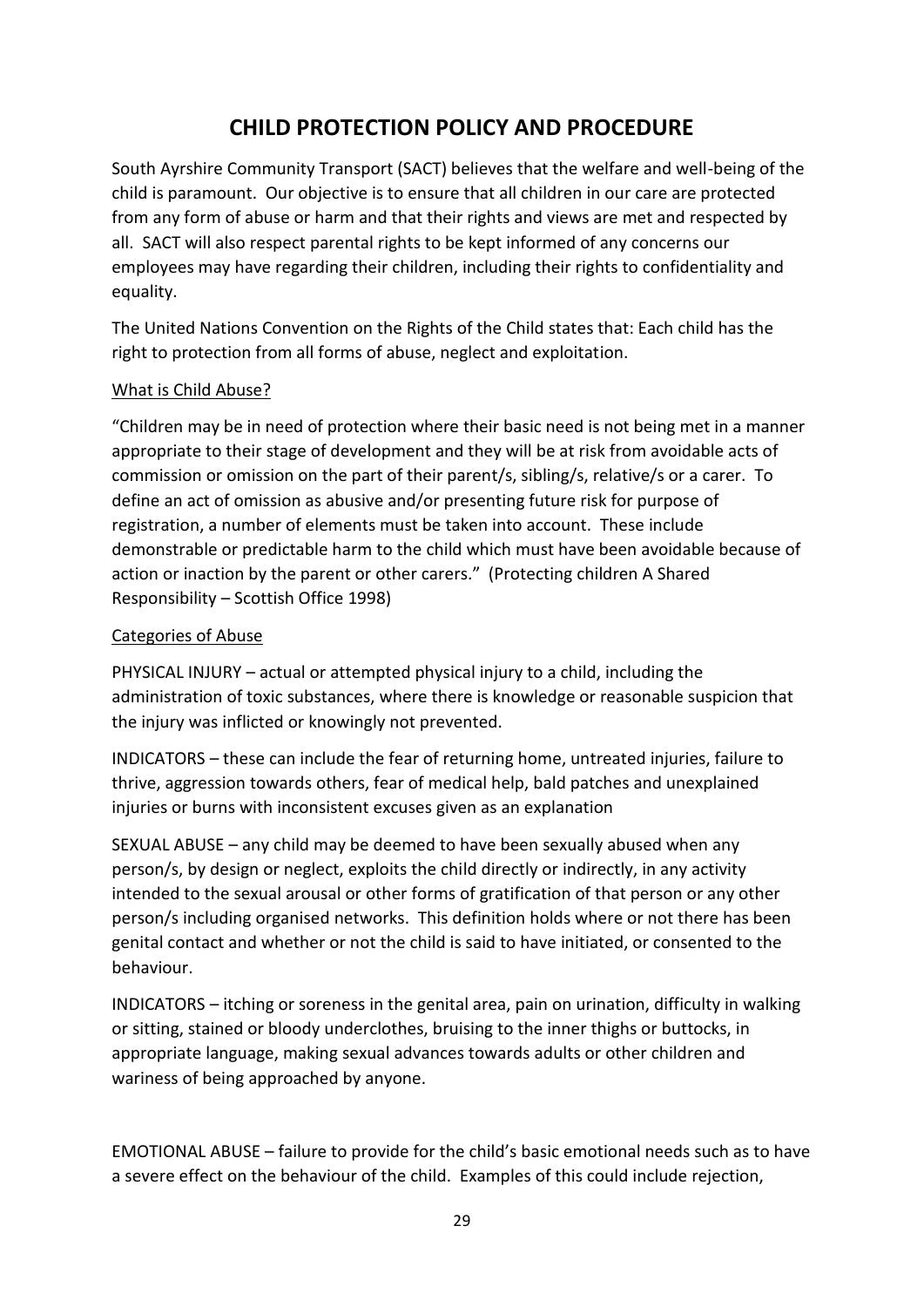denigration, scapegoating, the child being denied opportunities to play or socialise/form relationships.

INDICATORS – overly withdrawn, aggression, constant wetting or soiling, frequent vomiting, poor language development, fear of new situations or the inability to relate to peers or adults.

PHYSICAL NEGLECT – when a child's essential needs are not being met and this is likely to cause impairment to physical health and development. Such needs include food, clothing, cleanliness, shelter and warmth. The lack of appropriate care, including deprivation of access to health care, may result in persistent or severe exposure, through negligence, to circumstances which endanger the child.

It is important to recognise that some signs and symptoms may occur for other reasons; however, if these signs and symptoms are occurring on a regular basis they should be noted within a child protection diary, recording details of the site of injury and description. A second signature from a co-worker should always be sought as corroboration.

In addition to this, it may be useful to take notes of anything a child says which could be indicative of neglect or abuse.

# **AWAYS SEEK ADVICE ABOUT WHAT YOU HAVE SEEN OR HEARD**

# RESPONDING TO A DISCLOSURE

- Believe the child
- Avoid showing shock (facial expressions)
- Tell the child they are not to blame
- Give reassurance
- Do not say you will not tell anyone else
- Don't ask leading questions
- Make a written note of what is said in the child's own words without interpretation, and of who was present as soon as possible
- Report what was said to your line manager
- Complete an Incident Report Form
- Seek advice
- Make a referral if required
- Do not treat the child differently
- REMEMBER CONFIDENTIALITY
- Continue to observe and record

#### RESPONDING TO THE PARENT/CAREGIVER OF A CHILD YOU ARE CONCERNED ABOUT

- Always treat the parent with respect
- Ask for an explanation of an unusual injury
- Be open about your concerns, unless this is putting the child at further risk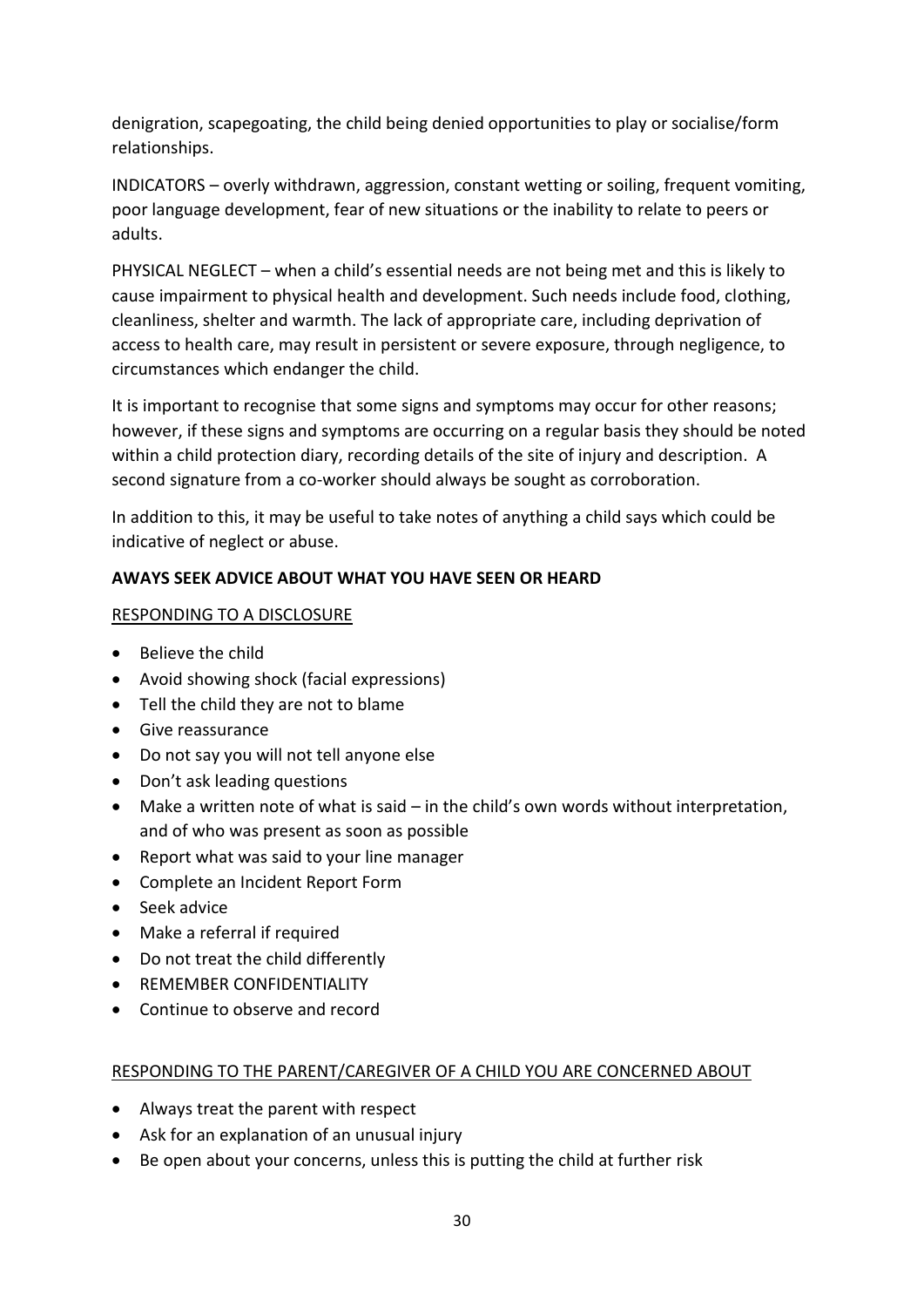- Explain what will happen next
- Offer support at every stage
- Encouragement should be given for the parent to continue to use the service
- Do not treat the parent any less favourably or equally than others

# PROCEDURES FOR REPORTING/SHARING SUSPICIONS OR CONCERNS

- Get advice and report suspicions/concerns. **In the first instance, staff should report to their line manager**. In his/her absence, staff should report to the next level of management
- Monitor the child
- Record
- All information should be stored in a lockable cabinet or drawer
- Please note that it is not the responsibility of any member of staff to investigate a suspected case of child abuse

#### CONFIDENTIALITY

Staff should always refer to SACT's confidentiality policy and procedures to ensure good working practices.

# **Advice must be taken from line manager in relation to Child Protection Incident. All incidents must be reported immediately to your line manager.**

If there are child protection concerns then a referral should be made to Social Services or, in an emergency, to the Police. This will be made by your line manager or yourself (depending on the circumstances).

When a referral is made to Social Services or Police, the following details are required:

- The child's name, address and date of birth
- Parent's name and current whereabouts
- Your details (e.g. your involvement with the child)
- What your concerns are and why they have arisen
- Any recent changes in the child's behaviour or presentation
- Whether a child said anything which has made you concerned
- Whether there are any other children in the household
- Whether there are any other agencies currently involved with the family (if known)
- Whether there have been any previous concerns about this child or other children in the household
- Whether the child has any disabilities or special needs
- Whether there are any cultural or religious factors which need to be taken into account
- Whether the parents are aware of the concerns and, if so, what is their reaction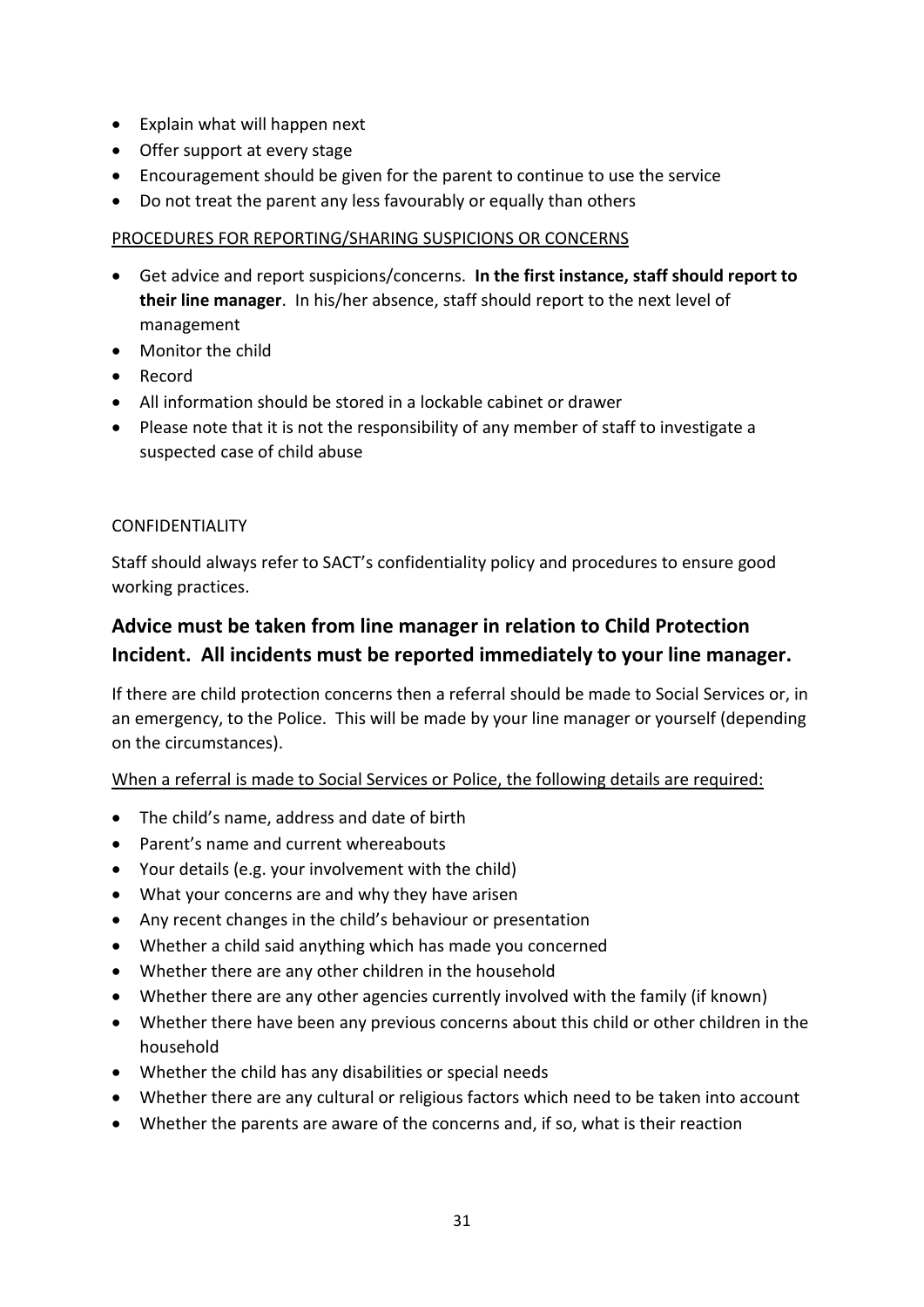# **PROTECTION FOR VULNERABLE ADULTS**

The same recording and reporting procedures must be followed in cases where abuse of vulnerable adults is suspected and when responding to a disclosure:

- Believe the vulnerable person
- Avoid showing shock (facial expressions)
- Tell the person they are not to blame
- Give reassurance
- Do not say you will not tell anyone else
- Do not ask leading questions
- Make a written note of what is said in the person's own words without interpretation, and a note of who else was present as soon as possible
- Report what was said to your line manager
- Seek advice
- Complete an Incident Report Form
- Make a referral if required
- Do not treat the person differently
- REMEMBER CONFIDENTIALITY
- Continue to observe and record

**ALL SUCH INCIDENTS MUST BE REPORTED IMMEDIATELY TO YOUR LINE MANAGER WHO IS RESPONSIBLE FOR INITIATING ANY FURTHER ACTION IN LINE WITH THE ORGANISATION'S POLICY AND PROCEDURES**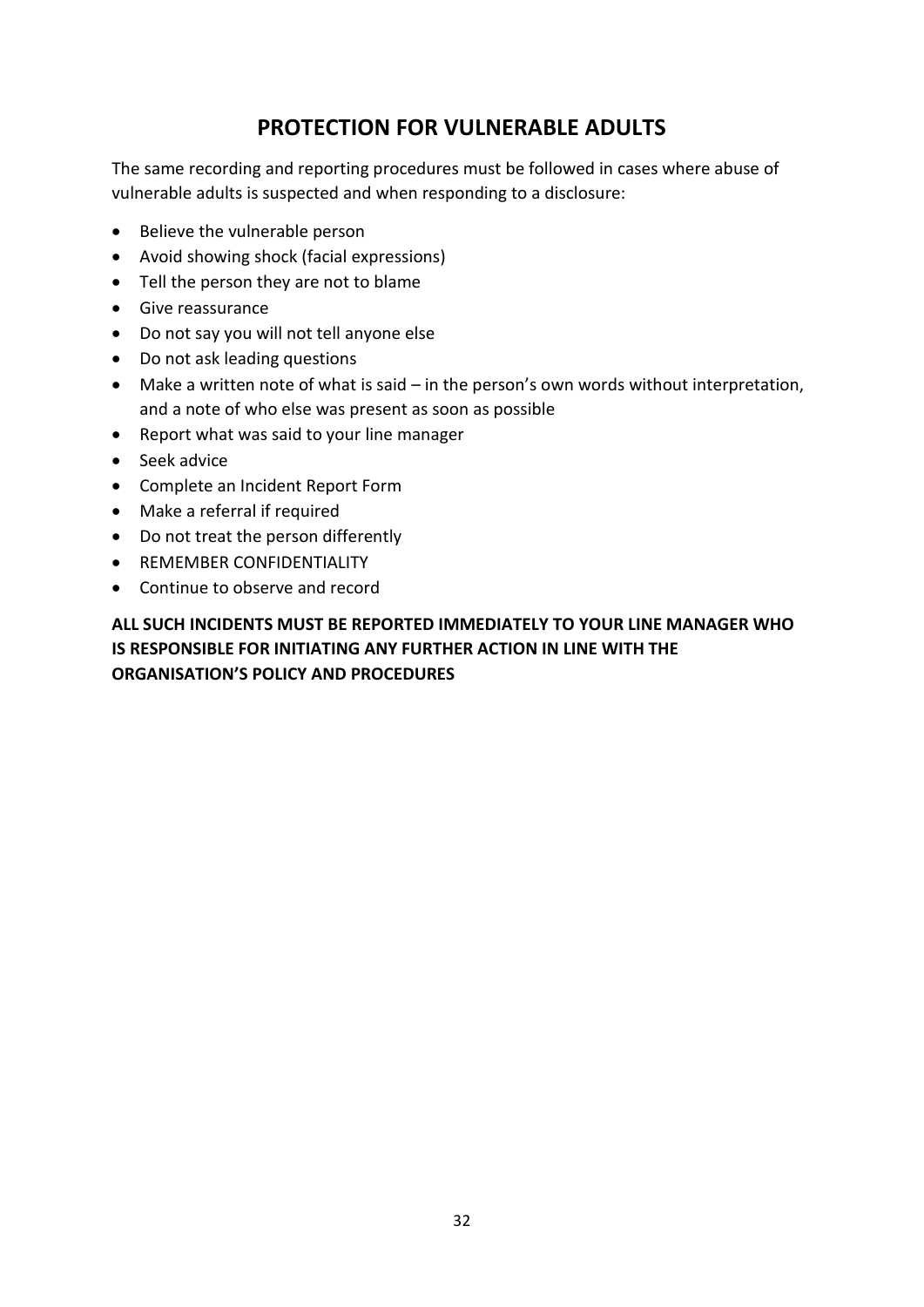# **SOCIAL NETWORKING POLICY**

This Social Networking policy applies to all staff members employed by South Ayrshire Community Transport (SACT) – both paid and voluntary.

Social Media, professional networking sites, rapid-fire communications, blog sites and personal web sites are all useful technologies. Every employee has an opportunity to express and communicate on-line in many ways, and we do not wish to discourage an online presence. However, above all else, everyone needs to use good judgement on what material makes its way on-line and how, and with whom they communicate it.

This policy will set forth guidelines that employees should follow for all on-line communications in reference to the setting.

This policy includes (but is not limited to) the following specific technologies:

Personal Blogs, Twitter, Facebook, My Space, Personal Web Sites, Digg, Instagram, Snapchat

#### **Responsibility**

Any material presented on line in reference to South Ayrshire Transport by any employee is the responsibility of the poster. At no times should any posts be made in reference to clients, passengers or other professionals with whom employees may come into contact through work. At no time must any photographs or materials be published which identify clients, passengers or staff without the express permission of the individuals concerned.

• Any member of staff found to be posting remarks or comments that breach confidentiality; and/or are deemed to be of a detrimental nature to the company or other employees; or posting/publishing photographs of clients, passengers or staff unless permission has been gained may face disciplinary action in line with the company disciplinary procedures.

# **All employees are encouraged to use the following guidelines in social networking practices**:

- Remember that no information sent over the web is totally secure and, as such, if you do not wish the information to be made public, refrain from sending it over a social network site
- Even though you may think that you are anonymous or use an alias you may be recognised
- Maintain professionalism, honesty and respect
- Apply a 'good judgement' test for every activity related to the setting could you be guilty of leaking information, discussing confidential information or overstepping professional boundaries?
- Activity showing good judgement would include statements of fact about the company, and its products and services; facts about already-public information; or information available on the Website.